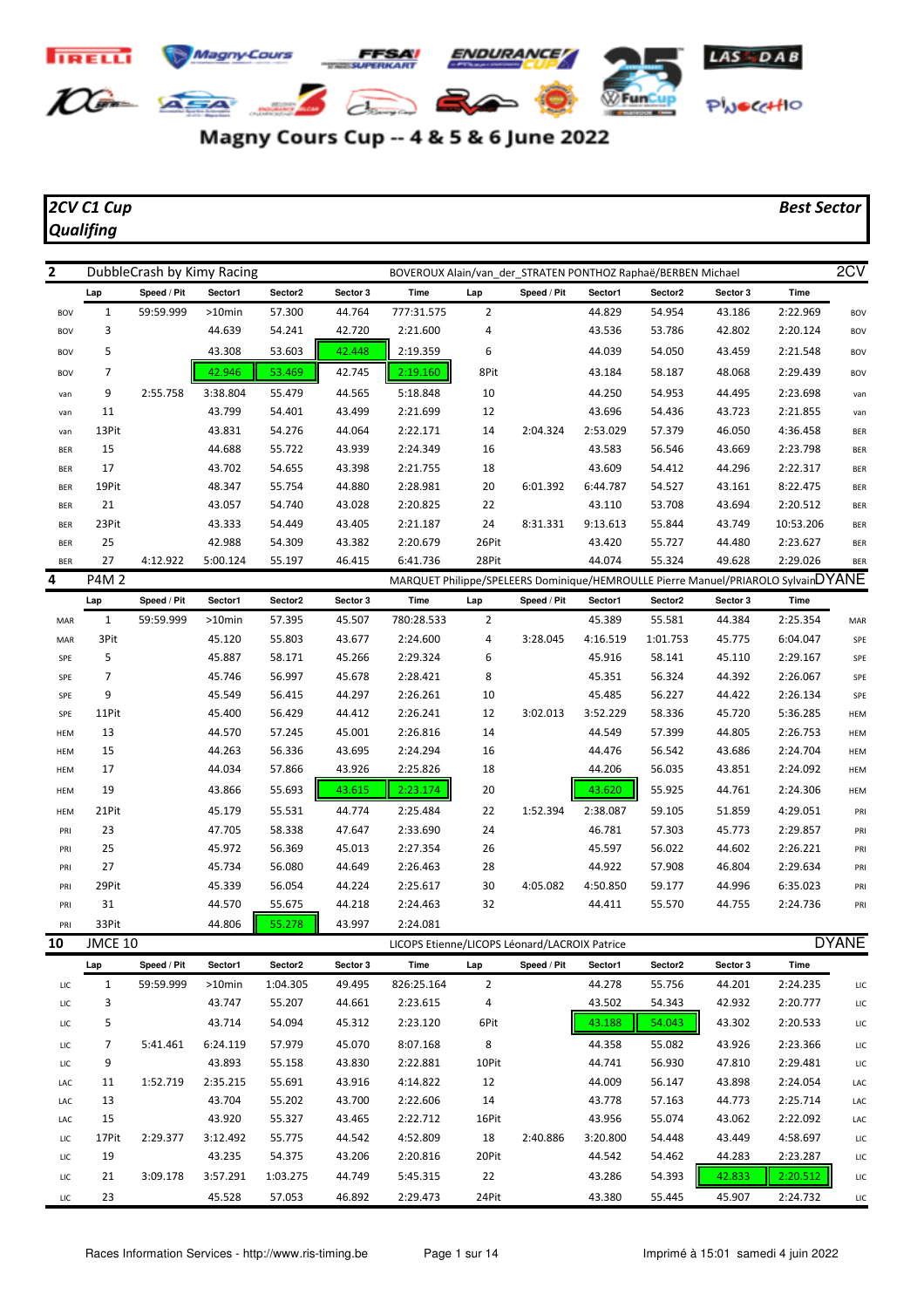| 14                       |              | The Golden Horse I             |                    |                  |                  | NOPERE Clement/JASSOGNE Michael/RENAUD Olivier                  |                |             |                    |                    |                  |                      | <b>DYANE</b>             |
|--------------------------|--------------|--------------------------------|--------------------|------------------|------------------|-----------------------------------------------------------------|----------------|-------------|--------------------|--------------------|------------------|----------------------|--------------------------|
|                          | Lap          | Speed / Pit                    | Sector1            | Sector2          | Sector 3         | <b>Time</b>                                                     | Lap            | Speed / Pit | Sector1            | Sector2            | Sector 3         | <b>Time</b>          |                          |
| REN                      | $\mathbf{1}$ | 59:59.999                      | $>10$ min          | 56.993           | 45.065           | 778:14.326                                                      | $\overline{2}$ |             | 45.909             | 55.914             | 44.651           | 2:26.474             | <b>REN</b>               |
| <b>REN</b>               | 3            |                                | 44.285             | 54.572           | 43.647           | 2:22.504                                                        | 4              |             | 44.232             | 54.314             | 42.854           | 2:21.400             | <b>REN</b>               |
| <b>REN</b>               | 5            |                                | 43.812             | 54.174           | 42.736           | 2:20.722                                                        | 6              |             | 45.360             | 54.751             | 43.060           | 2:23.171             | <b>REN</b>               |
| <b>REN</b>               | 7            |                                | 44.110             | 54.588           | 42.732           | 2:21.430                                                        | 8Pit           |             | 43.814             | 53.918             | 42.529           | 2:20.261             | <b>REN</b>               |
| <b>REN</b>               | 9            | 2:10.149                       | 2:51.305           | 54.638           | 43.071           | 4:29.014                                                        | 10             |             | 44.222             | 54.207             | 43.302           | 2:21.731             | <b>REN</b>               |
| <b>REN</b>               | 11           |                                | 43.882             | 53.910           | 43.144           | 2:20.936                                                        | 12Pit          |             | 44.003             | 54.475             | 43.671           | 2:22.149             | <b>REN</b>               |
| <b>NOP</b>               | 13Pit        | 3:13.609                       | 4:00.749           | 1:08.512         | 5:15.787         | 10:25.048                                                       | 14             | 30:12.629   | $>10$ min          | 56.730             | 44.537           | 32:36.130            | JAS                      |
|                          |              |                                |                    |                  |                  |                                                                 |                |             |                    |                    |                  |                      |                          |
| JAS                      | 15<br>17     |                                | 43.402             | 55.441           | 44.718           | 2:23.561                                                        | 16             |             | 44.184             | 56.228             | 43.779           | 2:24.191             | JAS                      |
| JAS                      |              |                                | 43.457             | 54.614           | 44.321           | 2:22.392                                                        | 18             |             | 43.925             | 55.445             | 42.684           | 2:22.054             | JAS                      |
| JAS                      | 19           |                                | 43.934             | 57.146           | 44.091           | 2:25.171                                                        | 20             |             | 43.913             | 54.122             | 42.479           | 2:20.514             | JAS                      |
| JAS                      | 21Pit        |                                | 44.021             | 57.679           | 43.742           | 2:25.442                                                        | 22             | 3:03.395    | 3:48.256           | 57.688             | 45.280           | 5:31.224             | JAS                      |
| JAS                      | 23Pit<br>25  | 7:29.748                       | 45.905<br>8:11.902 | 56.807<br>55.600 | 43.865<br>43.875 | 2:26.577<br>9:51.377                                            | 24Pit<br>26    | 1:12.508    | 1:56.068<br>45.015 | 1:22.924<br>55.419 | 55.514<br>44.025 | 4:14.506<br>2:24.459 | JAS                      |
| JAS<br>JAS               | 27           |                                | 44.495             | 55.409           | 43.228           | 2:23.132                                                        | 28Pit          |             | 44.139             | 54.253             | 43.578           | 2:21.970             | JAS<br>JAS               |
| 16                       |              | The Golden Horse II            |                    |                  |                  | BLAISE Jean-Pierre/PIETTE Sebastien/CREMER Georges              |                |             |                    |                    |                  |                      | <b>DYANE</b>             |
|                          | Lap          | Speed / Pit                    | Sector1            | Sector2          | Sector 3         | Time                                                            | Lap            | Speed / Pit | Sector1            | Sector2            | Sector 3         | <b>Time</b>          |                          |
|                          | $\mathbf{1}$ | 59:59.999                      | $>10$ min          | 55.276           | 44.862           | 778:00.274                                                      | $\overline{2}$ |             | 46.534             | 54.171             | 42.728           | 2:23.433             |                          |
| PIE<br>PIE               | 3            |                                | 43.247             | 54.568           | 44.121           | 2:21.936                                                        | 4              |             | 42.611             | 52.837             | 42.151           | 2:17.599             | PIE<br>PIE               |
|                          | 5            |                                | 42.101             | 53.139           | 41.636           | 2:16.876                                                        | 6Pit           |             | 42.299             | 54.860             | 42.696           | 2:19.855             |                          |
| PIE                      | 7            | 6:50.424                       | 7:31.440           | 53.666           |                  | 9:07.978                                                        | 8              |             | 42.693             |                    |                  |                      | PIE                      |
| PIE                      |              |                                |                    |                  | 42.872           |                                                                 |                |             |                    | 53.123             | 42.164           | 2:17.980             | PIE                      |
| PIE                      | 9            |                                | 42.185             | 52.328           | 41.488           | 2:16.001                                                        | 10             |             | 42.560             | 52.948             | 41.633           | 2:17.141             | PIE                      |
| PIE                      | 11           |                                | 44.172             | 57.905           | 53.887           | 2:35.964                                                        | 12Pit          |             | 44.828             | 54.872             | 44.751           | 2:24.451             | PIE                      |
| <b>BLA</b>               | 13<br>15Pit  | 3:51.632                       | 4:33.944<br>42.871 | 54.919<br>53.853 | 42.624<br>46.897 | 6:11.487<br>2:23.621                                            | 14             | 2:05.542    | 43.095<br>2:48.029 | 53.618             | 42.556           | 2:19.269<br>4:24.057 | <b>BLA</b>               |
| <b>BLA</b><br><b>BLA</b> | 17Pit        |                                | 42.804             | 53.127           | 48.730           | 2:24.661                                                        | 16<br>18       | 5:02.679    | 5:43.477           | 53.668<br>53.899   | 42.360<br>42.559 | 7:19.935             | <b>BLA</b><br><b>BLA</b> |
| <b>BLA</b>               | 19           |                                | 42.942             | 53.153           | 42.365           | 2:18.460                                                        | 20             |             | 43.143             | 53.215             | 43.014           | 2:19.372             | <b>BLA</b>               |
| <b>BLA</b>               | 21Pit        |                                | 46.432             | 1:10.222         | 56.463           | 2:53.117                                                        | 22             | 8:52.559    | 9:36.566           | 57.520             | 46.836           | 11:20.922            | CRE                      |
| CRE                      | 23           |                                | 46.106             | 57.351           | 45.526           | 2:28.983                                                        | 24             |             | 45.363             | 55.829             | 44.388           | 2:25.580             | CRE                      |
| CRE                      | 25Pit        |                                | 45.447             | 58.061           | 50.347           | 2:33.855                                                        | 26Pit          | 24:34.539   | >10min             | 58.003             | 49.028           | 27:04.475            | <b>BLA</b>               |
| 17                       |              | MCC Team Seveenteen Hafa       |                    |                  |                  | TIGGELER Christian/GRAHAM Alec/LACOSTE/LACHAUD                  |                |             |                    |                    |                  |                      | <b>DYANE</b>             |
|                          | Lap          | Speed / Pit                    | Sector1            | Sector2          | Sector 3         | <b>Time</b>                                                     | Lap            | Speed / Pit | Sector1            | Sector2            | Sector 3         | <b>Time</b>          |                          |
| GRA                      | 1            | 59:59.999                      | $>10$ min          | 54.790           | 43.049           | 782:06.169                                                      | 2              |             | 43.162             | 53.703             | 41.901           | 2:18.766             | GRA                      |
| GRA                      | 3            |                                | 43.198             | 53.821           | 42.559           | 2:19.578                                                        | 4              |             | 3:12.813           | 53.561             | 42.972           | 4:49.346             | GRA                      |
| GRA                      | 5            |                                | 43.185             | 53.908           | 43.260           | 2:20.353                                                        | ĥ              |             | 43.462             | 55.542             | 42.492           | 2:21.496             | GRA                      |
| GRA                      | 7            |                                | 43.417             | 53.610           | 42.257           | 2:19.284                                                        | 8              |             | 43.109             | 53.400             | 42.463           | 2:18.972             | GRA                      |
| GRA                      | 9            |                                | 42.960             | 54.015           | 42.290           | 2:19.265                                                        | 10             |             | 43.223             | 53.340             | 42.479           | 2:19.042             | GRA                      |
| GRA                      | 11           |                                | 43.336             | 54.083           | 42.482           | 2:19.901                                                        | 12             |             | 43.047             | 54.629             | 42.188           | 2:19.864             | GRA                      |
| GRA                      | 13           |                                | 42.971             | 53.321           | 42.939           | 2:19.231                                                        | 14Pit          |             | 43.218             | 58.049             | 43.838           | 2:25.105             | GRA                      |
| TIG                      | 15           | 19:22.589                      | >10min             | 57.127           | 43.962           | 21:46.130                                                       | 16             |             | 44.240             | 55.718             | 43.010           | 2:22.968             | TIG                      |
| LAC                      | 17           |                                | 43.784             | 54.992           | 44.681           | 2:23.457                                                        | 18             |             | 43.304             | 54.433             | 43.511           | 2:21.248             | LAC                      |
| LAC                      | 19           |                                | 43.286             | 54.587           | 42.772           | 2:20.645                                                        | 20             |             | 42.994             | 54.687             | 43.213           | 2:20.894             | LAC                      |
| LAC                      | 21           |                                | 42.889             | 55.251           | 42.468           | 2:20.608                                                        | 22             |             | 42.811             | 54.213             | 42.431           | 2:19.455             | LAC                      |
| LAC                      | 23           |                                | 44.000             | 53.935           | 42.193           | 2:20.128                                                        | 24             |             | 42.903             | 54.312             | 42.569           | 2:19.784             | LAC                      |
| LAC                      | 25Pit        |                                | 42.780             | 54.815           | 44.850           | 2:22.445                                                        | 26             | 10:07.299   | >10min             | 53.815             | 42.364           | 12:24.344            | GRA                      |
| GRA                      | 27           |                                | 42.751             | 53.344           | 42.152           | 2:18.247                                                        | 28Pit          |             | 42.670             | 55.985             | 43.519           | 2:22.174             | GRA                      |
|                          | 29           | 3:36.923                       | 4:15.189           | 53.579           | 43.130           | 5:51.898                                                        | 30             |             | 42.946             | 53.591             | 43.172           | 2:19.709             | LAC                      |
| GRA                      | 31           |                                | 43.154             | 53.375           | 42.917           | 2:19.446                                                        | 32Pit          |             | 43.548             | 53.941             | 41.527           | 2:19.016             | GRA                      |
|                          | 33           | 4:21.920                       | 5:00.439           | 53.352           | 44.990           | 6:38.781                                                        | 34Pit          |             | 45.560             | 53.866             | 53.940           | 2:33.366             |                          |
| 18                       |              | Chatreix by Trapanelle Compéti |                    |                  |                  | EHRHARDT Thierry/LACOSTE Stephane/LACHAUD Martin/CHENIER Samuel |                |             |                    |                    |                  |                      | Citroen                  |
|                          | Lap          | Speed / Pit                    | Sector1            | Sector2          | Sector 3         | Time                                                            | Lap            | Speed / Pit | Sector1            | Sector2            | Sector 3         | <b>Time</b>          |                          |
| EHR                      | $\mathbf{1}$ | 59:59.999                      | $>10$ min          | 57.684           | 46.674           | 778:05.059                                                      | $\overline{2}$ |             | 48.618             | 57.356             | 45.863           | 2:31.837             | EHR                      |
| EHR                      | 3            |                                | 46.251             | 56.635           | 44.827           | 2:27.713                                                        | 4              |             | 43.825             | 54.752             | 46.865           | 2:25.442             | EHR                      |
| EHR                      | 5            |                                | 46.347             | 55.414           | 45.023           | 2:26.784                                                        | 6              |             | 43.958             | 54.600             | 43.398           | 2:21.956             | EHR                      |
| EHR                      | 7            |                                | 43.879             | 54.445           | 43.448           | 2:21.772                                                        | 8Pit           |             | 43.302             | 58.842             | 49.319           | 2:31.463             | EHR                      |
| EHR                      | 9            | 3:09.501                       | 3:52.652           | 56.503           | 44.462           | 5:33.617                                                        | 10             |             | 44.633             | 54.775             | 43.679           | 2:23.087             | EHR                      |
| EHR                      | 11           |                                | 44.455             | 54.916           | 43.986           | 2:23.357                                                        | 12             |             | 44.529             | 54.646             | 44.119           | 2:23.294             | EHR                      |
| EHR                      | 13           |                                | 46.469             | 54.695           | 45.082           | 2:26.246                                                        | 14             |             | 44.707             | 55.086             | 44.724           | 2:24.517             | EHR                      |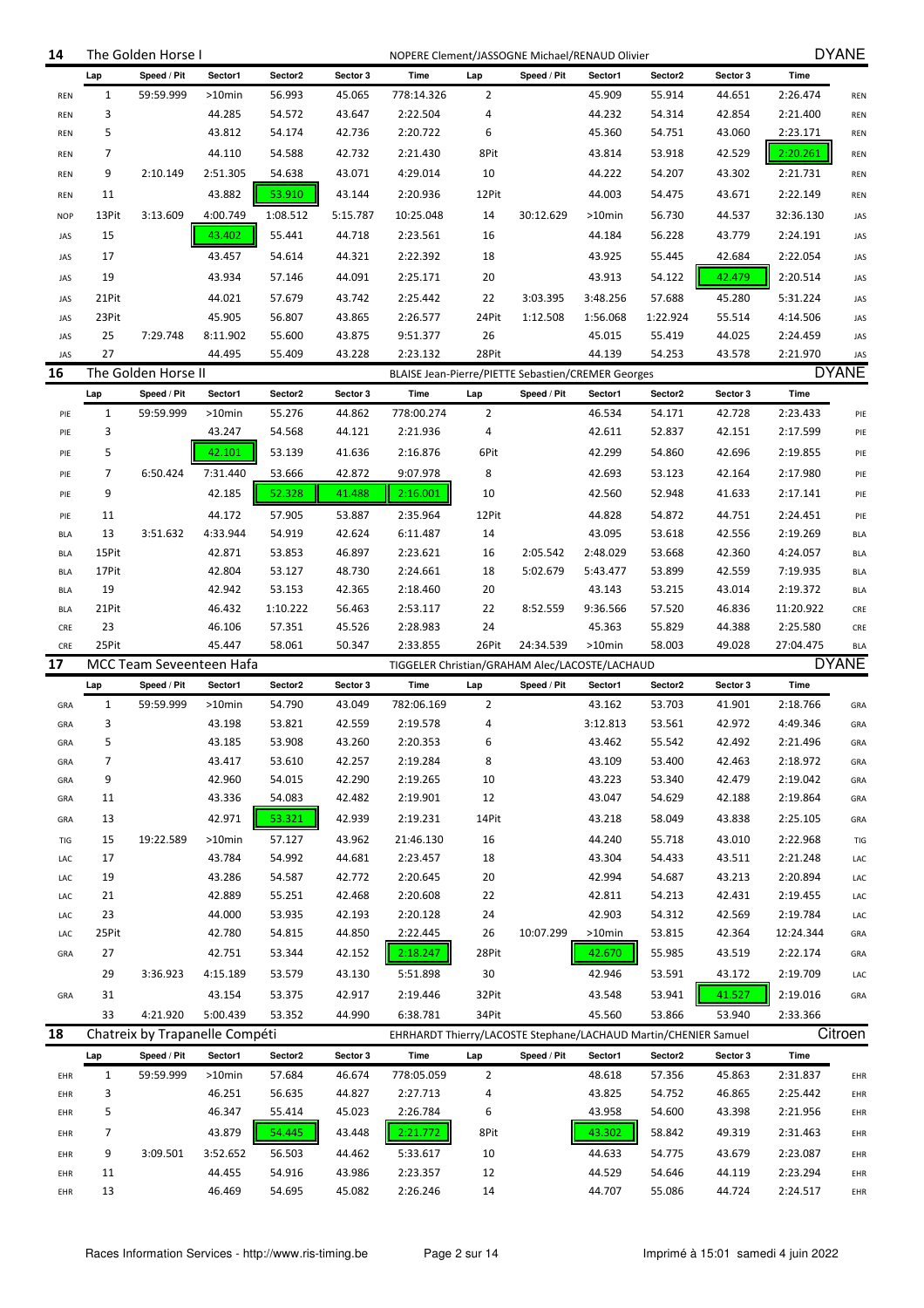| EHR        | 15                 |             | 44.416    | 55.040   | 45.557   | 2:25.013                                                     | 16Pit          |             | 44.496   | 55.197   | 43.281   | 2:22.974    | EHR        |
|------------|--------------------|-------------|-----------|----------|----------|--------------------------------------------------------------|----------------|-------------|----------|----------|----------|-------------|------------|
| EHR        | 17                 | 3:35.884    | 4:20.251  | 58.320   | 47.342   | 6:05.913                                                     | 18             |             | 46.042   | 56.609   | 45.255   | 2:27.906    | EHR        |
| EHR        | 19                 |             | 45.162    | 56.075   | 44.975   | 2:26.212                                                     | 20             |             | 45.132   | 56.492   | 45.111   | 2:26.735    | EHR        |
| EHR        | 21Pit              |             | 44.809    | 56.621   | 44.515   | 2:25.945                                                     | 22             | 6:46.721    | 7:29.333 | 56.883   | 44.878   | 9:11.094    |            |
|            | 23                 |             | 1:04.905  | 58.042   | 44.592   | 2:47.539                                                     | 24             |             | 44.155   | 55.183   | 43.902   | 2:23.240    |            |
|            | 25                 |             | 43.793    | 55.756   | 44.169   | 2:23.718                                                     | 26             |             | 44.159   | 55.464   | 43.499   | 2:23.122    |            |
|            | 27                 |             | 44.057    | 56.328   | 44.776   | 2:25.161                                                     | 28             |             | 43.993   | 55.704   | 43.387   | 2:23.084    |            |
|            | 29                 |             | 43.823    | 55.539   | 43.442   | 2:22.804                                                     | 30             |             | 43.918   | 1:02.657 | 45.606   | 2:32.181    |            |
|            | 31Pit              |             | 44.396    | 55.473   | 46.847   | 2:26.716                                                     | 32             | 3:18.008    | 4:02.547 | 57.937   | 46.091   | 5:46.575    |            |
|            | 33                 |             | 45.940    | 58.491   | 45.517   | 2:29.948                                                     | 34             |             | 45.545   | 57.010   | 45.445   | 2:28.000    |            |
|            | 35                 |             | 45.709    | 56.608   | 46.520   | 2:28.837                                                     | 36             |             | 45.438   | 56.835   | 56.454   | 2:38.727    |            |
|            | 37                 |             | 47.565    | 57.335   | 45.115   | 2:30.015                                                     | 38Pit          |             | 45.164   | 57.938   | 45.615   | 2:28.717    | EHR        |
| 22         | <b>Wamb Racing</b> |             |           |          |          | BUSSCHAERT Nicolas/MEURISSE Olivier                          |                |             |          |          |          |             | 2CV        |
|            | Lap                | Speed / Pit | Sector1   | Sector2  | Sector 3 | Time                                                         | Lap            | Speed / Pit | Sector1  | Sector2  | Sector 3 | Time        |            |
| <b>BUS</b> | $\mathbf{1}$       | 59:59.999   | >10min    | 1:00.416 | 47.632   | 779:53.481                                                   | $\overline{2}$ |             | 45.925   | 56.633   | 43.714   | 2:26.272    | <b>BUS</b> |
| <b>BUS</b> | 3                  |             | 45.048    | 56.041   | 44.219   | 2:25.308                                                     | 4              |             | 45.239   | 55.773   | 43.584   | 2:24.596    | <b>BUS</b> |
|            |                    |             |           |          |          |                                                              |                |             |          |          |          |             |            |
| <b>BUS</b> | 5                  |             | 44.949    | 55.420   | 44.576   | 2:24.945                                                     | 6              |             | 44.555   | 55.463   | 43.650   | 2:23.668    | <b>BUS</b> |
| <b>BUS</b> | 7Pit               |             | 44.751    | 55.658   | 44.743   | 2:25.152                                                     | 8              | 5:09.356    | 5:54.285 | 58.051   | 47.873   | 7:40.209    | <b>BUS</b> |
| <b>BUS</b> | 9                  |             | 48.348    | 58.664   | 48.195   | 2:35.207                                                     | 10             |             | 48.809   | 59.205   | 46.217   | 2:34.231    | <b>BUS</b> |
| <b>BUS</b> | 11                 |             | 46.959    | 58.411   | 45.447   | 2:30.817                                                     | 12             |             | 47.204   | 58.582   | 45.823   | 2:31.609    | <b>BUS</b> |
| <b>BUS</b> | 13Pit              |             | 46.560    | 57.919   | 46.286   | 2:30.765                                                     | 14             | 9:45.431    | >10min   | 55.694   | 43.328   | 12:07.020   | <b>BUS</b> |
| <b>BUS</b> | 15                 |             | 45.007    | 55.454   | 43.442   | 2:23.903                                                     | 16             |             | 44.975   | 55.330   | 43.466   | 2:23.771    | <b>BUS</b> |
| <b>BUS</b> | 17                 |             | 44.939    | 55.449   | 43.249   | 2:23.637                                                     | 18             |             | 45.164   | 54.976   | 43.420   | 2:23.560    | <b>BUS</b> |
| <b>BUS</b> | 19Pit              |             | 45.295    | 55.335   | 45.703   | 2:26.333                                                     |                |             |          |          |          |             |            |
| 33         | P4M 1              |             |           |          |          | BOUCHEREAU Medhi Rik/BRESSAN Laurent/DE KELPER Yves          |                |             |          |          |          |             | 2CV        |
|            | Lap                | Speed / Pit | Sector1   | Sector2  | Sector 3 | Time                                                         | Lap            | Speed / Pit | Sector1  | Sector2  | Sector 3 | <b>Time</b> |            |
| <b>BOU</b> | 1Pit               | 59:59.999   | >10min    | 58.713   | 48.947   | 781:50.488                                                   | $\overline{2}$ | 8:50.789    | 9:33.823 | 55.301   | 43.993   | 11:13.117   | <b>BOU</b> |
| <b>BOU</b> | 3                  |             | 44.371    | 54.795   | 43.840   | 2:23.006                                                     | 4Pit           |             | 43.706   | 55.940   | 43.554   | 2:23.200    | <b>BOU</b> |
| <b>BOU</b> | 5                  | 2:44.546    | 3:25.177  | 55.365   | 44.473   | 5:05.015                                                     | 6Pit           |             | 44.281   | 54.788   | 46.947   | 2:26.016    | <b>BOU</b> |
|            | 7                  | 1:42.627    | 2:24.628  | 54.879   | 43.363   | 4:02.870                                                     | 8              |             | 43.442   | 53.829   | 42.573   | 2:19.844    |            |
| BRE        |                    |             |           |          |          |                                                              |                |             |          |          |          |             | <b>BRE</b> |
| BRE        | 9                  |             | 43.497    | 53.698   | 42.475   | 2:19.670                                                     | 10             |             | 43.396   | 53.817   | 42.159   | 2:19.372    | <b>BRE</b> |
| BRE        | 11                 |             | 43.309    | 53.566   | 41.899   | 2:18.774                                                     | 12             |             | 42.989   | 55.633   | 43.855   | 2:22.477    | <b>BRE</b> |
| BRE        | 13                 |             | 43.612    | 54.254   | 42.272   | 2:20.138                                                     | 14Pit          |             | 43.549   | 53.485   | 42.251   | 2:19.285    | <b>BRE</b> |
| BRE        | 15                 | 2:45.115    | 3:28.405  | 54.924   | 42.908   | 5:06.237                                                     | 16             |             | 43.300   | 53.810   | 41.938   | 2:19.048    | <b>BRE</b> |
| BRE        | 17                 |             | 43.062    | 53.501   | 43.340   | 2:19.903                                                     | 18             |             | 43.454   | 53.602   | 42.096   | 2:19.152    | <b>BRE</b> |
| BRE        | 19                 |             | 43.569    | 53.247   | 41.889   | 2:18.705                                                     | 20Pit          |             | 44.851   | 56.793   | 44.383   | 2:26.027    | <b>BRE</b> |
| DE         | 21                 | 1:23.685    | 2:08.958  | 57.362   | 45.663   | 3:51.983                                                     | 22             |             | 45.560   | 55.905   | 44.822   | 2:26.287    | DE         |
| DE         | 23                 |             | 43.831    | 55.201   | 44.298   | 2:23.330                                                     | 24             |             | 43.746   | 55.670   | 45.121   | 2:24.537    | DE         |
| DE         | 25                 |             | 43.808    | 55.505   | 43.754   | 2:23.067                                                     | 26             |             | 43.943   | 55.070   | 43.860   | 2:22.873    | DE         |
| DE         | 27                 |             | 44.361    | 55.012   | 44.196   | 2:23.569                                                     | 28Pit          |             | 45.378   | 55.699   | 44.667   | 2:25.744    | DE         |
|            | 29                 | 12:36.314   | $>10$ min | 58.239   | 46.967   | 15:03.403                                                    | 30             |             | 43.735   | 54.247   | 43.584   | 2:21.566    |            |
|            | 31                 |             | 46.328    | 54.809   | 43.938   | 2:25.075                                                     | 32             |             | 44.023   | 55.157   | 43.652   | 2:22.832    | DE         |
| DE         | 33                 |             | 44.287    | 54.717   | 43.593   | 2:22.597                                                     | 34             |             | 43.924   | 55.108   | 42.761   | 2:21.793    | DE         |
| DE         | 35                 |             | 43.427    | 54.747   | 43.000   | 2:21.174                                                     | 36Pit          |             | 46.876   | 1:00.304 | 49.179   | 2:36.359    | DE         |
| 50         | <b>BTEK Team</b>   |             |           |          |          | CLAUDEL Stéphane/CARLE Michel/TOURNADE Charles/CHANU Olivier |                |             |          |          |          |             | 2CV        |
|            |                    |             |           |          |          |                                                              |                |             |          |          |          |             |            |
|            | Lap                | Speed / Pit | Sector1   | Sector2  | Sector 3 | Time                                                         | Lap            | Speed / Pit | Sector1  | Sector2  | Sector 3 | Time        |            |
| TOU        | $\mathbf{1}$       | 59:59.999   | >10min    | 1:00.492 | 46.904   | 780:57.286                                                   | $\overline{2}$ |             | 47.922   | 58.865   | 46.439   | 2:33.226    | TOU        |
| TOU        | 3                  |             | 47.538    | 58.543   | 46.330   | 2:32.411                                                     | 4Pit           |             | 47.308   | 57.964   | 46.697   | 2:31.969    | TOU        |
| TOU        | 5                  | 1:37.399    | 2:22.404  | 57.608   | 44.578   | 4:04.590                                                     | 6              |             | 44.762   | 57.367   | 45.001   | 2:27.130    | TOU        |
| TOU        | 7                  |             | 45.486    | 55.866   | 44.172   | 2:25.524                                                     | 8              |             | 45.306   | 55.813   | 43.750   | 2:24.869    | TOU        |
| TOU        | 9                  |             | 44.587    | 55.778   | 44.075   | 2:24.440                                                     | 10             |             | 44.847   | 56.291   | 45.415   | 2:26.553    | TOU        |
| TOU        | 11                 |             | 44.714    | 57.308   | 44.014   | 2:26.036                                                     | 12             |             | 46.270   | 56.244   | 43.738   | 2:26.252    | TOU        |
| TOU        | 13Pit              |             | 44.724    | 56.158   | 44.130   | 2:25.012                                                     | 14             | 1:49.452    | 2:31.409 | 57.556   | 45.776   | 4:14.741    | CHA        |
| CHA        | 15                 |             | 46.333    | 56.926   | 45.206   | 2:28.465                                                     | 16             |             | 45.292   | 57.226   | 45.264   | 2:27.782    | CHA        |
| CHA        | 17                 |             | 45.440    | 57.482   | 45.542   | 2:28.464                                                     | 18             |             | 45.419   | 57.128   | 44.447   | 2:26.994    | CHA        |
| CHA        | 19                 |             | 45.492    | 56.621   | 44.525   | 2:26.638                                                     | 20             |             | 45.058   | 56.486   | 44.670   | 2:26.214    | CHA        |
| CHA        | 21Pit              |             | 45.280    | 56.550   | 44.096   | 2:25.926                                                     | 22Pit          | 6:15.845    | 7:03.065 | 58.778   | 45.104   | 8:46.947    | <b>CLA</b> |
| CLA        | 23                 | 5:48.906    | 6:33.970  | 58.707   | 46.716   | 8:19.393                                                     | 24Pit          |             | 46.460   | 58.674   | 44.620   | 2:29.754    | <b>CLA</b> |
| CLA        | 25                 | 58.723      | 1:42.395  | 58.242   | 45.346   | 3:25.983                                                     | 26             |             | 46.395   | 58.968   | 45.129   | 2:30.492    | <b>CLA</b> |
| CLA        | 27                 |             | 46.827    | 59.693   | 44.766   | 2:31.286                                                     | 28             |             | 45.361   | 57.077   | 45.047   | 2:27.485    | <b>CLA</b> |
|            |                    |             |           |          |          |                                                              |                |             |          |          |          |             |            |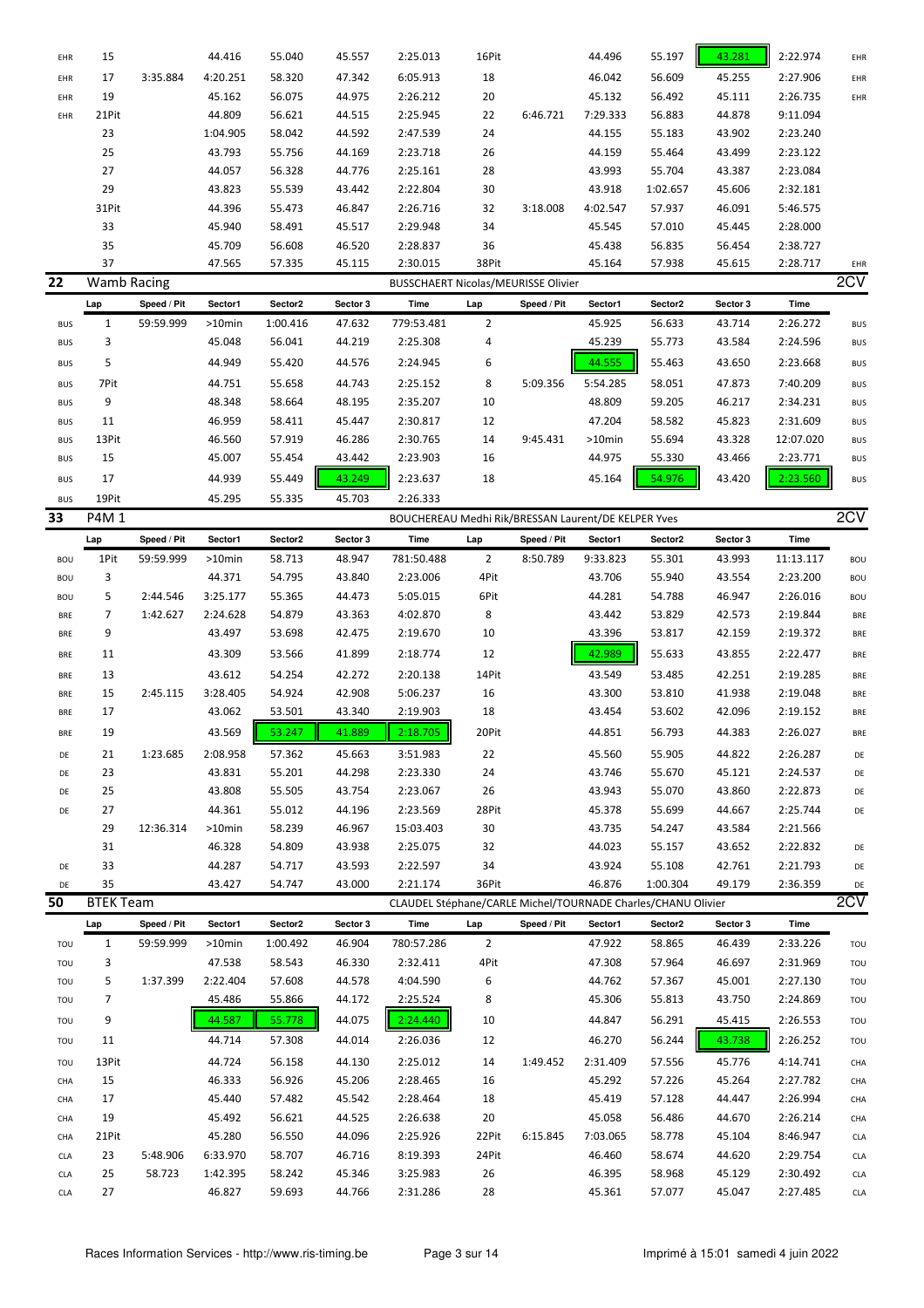| CLA         | 29Pit               |                       | 45.117    | 57.688   | 44.524   | 2:27.329                                              | 30             | 1:58.921    | 2:42.393  | 58.025                                                         | 44.930   | 4:25.348    | TOU          |
|-------------|---------------------|-----------------------|-----------|----------|----------|-------------------------------------------------------|----------------|-------------|-----------|----------------------------------------------------------------|----------|-------------|--------------|
| TOU         | 31                  |                       | 45.778    | 56.664   | 44.560   | 2:27.002                                              | 32             |             | 45.941    | 56.412                                                         | 44.394   | 2:26.747    | TOU          |
| TOU         | 33                  |                       | 45.063    | 58.879   | 48.264   | 2:32.206                                              | 34             |             | 45.045    | 57.281                                                         | 45.510   | 2:27.836    | TOU          |
| TOU         | 35                  |                       | 44.908    | 56.258   | 43.918   | 2:25.084                                              | 36             |             | 45.336    | 56.197                                                         | 43.840   | 2:25.373    | TOU          |
| TOU         | 37                  |                       | 44.912    | 55.854   | 43.782   | 2:24.548                                              | 38Pit          |             | 45.116    | 57.125                                                         | 43.810   | 2:26.051    | TOU          |
| 51          | 51 Tracanet         |                       |           |          |          | LACHAUME Jean Jacques/SALORT Lionel/GUIBERTEAU Thomas |                |             |           |                                                                |          |             |              |
|             | Lap                 | Speed / Pit           | Sector1   | Sector2  | Sector 3 | Time                                                  | Lap            | Speed / Pit | Sector1   | Sector2                                                        | Sector 3 | <b>Time</b> |              |
|             | $\mathbf{1}$        | 59:59.999             | >10min    | 1:01.946 | 48.712   | 781:06.794                                            | 2Pit           |             | 54.543    | 1:14.720                                                       | 58.402   | 3:07.665    |              |
|             | 3Pit                | 10:23.905             | $>10$ min | 1:13.984 | 1:02.316 | 13:33.282                                             | 4              | 28:14.146   | $>10$ min | 56.598                                                         | 45.338   | 30:40.564   |              |
|             | 5Pit                |                       | 48.570    | 1:01.541 | 45.709   | 2:35.820                                              | 6              | 4:54.678    | 5:44.055  | 1:07.501                                                       | 56.730   | 7:48.286    |              |
|             | 7Pit                |                       | 59.333    | 1:11.482 | 56.027   | 3:06.842                                              | 8              | 10:58.654   | >10min    | 1:11.196                                                       | 54.347   | 13:57.031   |              |
|             | 9                   |                       | 49.788    | 1:00.972 | 47.505   | 2:38.265                                              | 10Pit          |             | 44.761    | 56.769                                                         | 48.180   | 2:29.710    |              |
|             | 11                  | 5:32.941              | 6:16.714  | 1:01.354 | 46.517   | 8:04.585                                              | 12             |             | 44.553    | 57.573                                                         | 46.903   | 2:29.029    |              |
|             | 13                  |                       | 44.129    | 58.166   | 49.562   | 2:31.857                                              | 14Pit          |             | 45.547    | 57.243                                                         | 48.857   | 2:31.647    |              |
| 65          | <b>Team Crespin</b> |                       |           |          |          |                                                       |                |             |           |                                                                |          |             | <b>DYANE</b> |
|             |                     |                       |           |          |          |                                                       |                |             |           | CRESPIN Claude/CRESPIN Bernard/CRESPIN Michel/BOLLAND Philippe |          |             |              |
|             | Lap                 | Speed / Pit           | Sector1   | Sector2  | Sector 3 | Time                                                  | Lap            | Speed / Pit | Sector1   | Sector2                                                        | Sector 3 | <b>Time</b> |              |
| ${\sf CRE}$ | $\mathbf{1}$        | 59:59.999             | $>10$ min | 1:01.019 | 47.090   | 779:38.335                                            | $\overline{2}$ |             | 45.891    | 55.830                                                         | 44.997   | 2:26.718    | CRE          |
| CRE         | 3                   |                       | 44.229    | 55.809   | 44.669   | 2:24.707                                              | 4              |             | 45.864    | 55.286                                                         | 44.125   | 2:25.275    | CRE          |
| CRE         | 5                   |                       | 44.513    | 55.115   | 44.105   | 2:23.733                                              | 6              |             | 43.457    | 56.608                                                         | 44.387   | 2:24.452    | CRE          |
| CRE         | 7                   |                       | 43.812    | 55.377   | 44.464   | 2:23.653                                              | 8Pit           |             | 44.470    | 55.016                                                         | 43.912   | 2:23.398    | CRE          |
| <b>BOL</b>  | 9                   | 1:25.699              | 2:08.545  | 55.491   | 43.327   | 3:47.363                                              | 10             |             | 43.765    | 55.185                                                         | 43.596   | 2:22.546    | <b>BOL</b>   |
| <b>BOL</b>  | 11                  |                       | 44.328    | 54.885   | 44.341   | 2:23.554                                              | 12             |             | 43.548    | 54.747                                                         | 42.525   | 2:20.820    | <b>BOL</b>   |
| <b>BOL</b>  | 13                  |                       | 43.679    | 54.123   | 43.593   | 2:21.395                                              | 14             |             | 44.523    | 56.057                                                         | 43.778   | 2:24.358    | <b>BOL</b>   |
| <b>BOL</b>  | 15                  |                       | 43.906    | 54.736   | 43.424   | 2:22.066                                              | 16             |             | 42.829    | 53.950                                                         | 43.032   | 2:19.811    | <b>BOL</b>   |
| <b>BOL</b>  | 17                  |                       | 43.091    | 54.080   | 43.438   | 2:20.609                                              | 18             |             | 43.116    | 54.867                                                         | 42.955   | 2:20.938    | <b>BOL</b>   |
| <b>BOL</b>  | 19                  |                       | 43.148    | 54.214   | 43.237   | 2:20.599                                              | 20             |             | 42.763    | 55.338                                                         | 43.422   | 2:21.523    | <b>BOL</b>   |
| <b>BOL</b>  | 21                  |                       | 43.196    | 54.706   | 42.290   | 2:20.192                                              | 22             |             | 43.222    | 54.166                                                         | 42.605   | 2:19.993    | <b>BOL</b>   |
| <b>BOL</b>  | 23                  |                       | 42.929    | 54.719   | 42.522   | 2:20.170                                              | 24             |             | 43.119    | 53.694                                                         | 43.430   | 2:20.243    | <b>BOL</b>   |
| <b>BOL</b>  | 25Pit               |                       | 43.038    | 55.587   | 43.856   | 2:22.481                                              | 26             | 2:29.137    | 3:13.839  | 56.713                                                         | 46.904   | 4:57.456    | CRE          |
| CRE         | 27                  |                       | 45.231    | 56.257   | 45.217   | 2:26.705                                              | 28             |             | 44.350    | 55.507                                                         | 44.575   | 2:24.432    | CRE          |
| CRE         | 29                  |                       | 44.098    | 55.715   | 44.203   | 2:24.016                                              | 30             |             | 44.175    | 54.892                                                         | 43.757   | 2:22.824    | CRE          |
| CRE         | 31                  |                       | 43.911    | 55.142   | 44.271   | 2:23.324                                              | 32             |             | 44.005    | 55.540                                                         | 43.925   | 2:23.470    | CRE          |
| CRE         | 33                  |                       | 44.165    | 54.841   | 44.243   | 2:23.249                                              | 34             |             | 43.608    | 56.247                                                         | 44.544   | 2:24.399    | CRE          |
| CRE         | 35Pit               |                       | 43.488    | 55.530   | 48.023   | 2:27.041                                              | 36             | 1:33.761    | 2:20.930  | 58.101                                                         | 46.393   | 4:05.424    | CRE          |
| CRE         | 37                  |                       | 44.911    | 56.161   | 44.206   | 2:25.278                                              | 38             |             | 44.401    | 55.263                                                         | 44.221   | 2:23.885    | CRE          |
| CRE         | 39                  |                       | 44.257    | 55.180   | 44.068   | 2:23.505                                              | 40             |             | 44.323    | 55.178                                                         | 48.437   | 2:27.938    | CRE          |
| CRE         | 41                  |                       | 44.120    | 55.565   | 43.916   | 2:23.601                                              | 42             |             | 43.936    | 54.893                                                         | 44.135   | 2:22.964    | CRE          |
| CRE         | 43                  |                       | 44.364    | 56.058   | 43.607   | 2:24.029                                              | 44             |             | 43.538    | 54.659                                                         | 44.025   | 2:22.222    | CRE          |
| CRE         | 45                  |                       | 43.596    | 54.792   | 43.994   | 2:22.382                                              | 46             |             | 43.779    | 54.772                                                         | 43.653   | 2:22.204    | CRE          |
| CRE         | 47                  |                       | 43.285    | 54.986   | 44.372   | 2:22.643                                              | 48             |             | 44.053    | 55.557                                                         | 44.122   | 2:23.732    | CRE          |
| CRE         | 49Pit               |                       | 43.828    | 55.154   | 55.060   | 2:34.042                                              |                |             |           |                                                                |          |             |              |
| 70          |                     | <b>CGS Racingteam</b> |           |          |          |                                                       |                |             |           | HOOREMAN Christophe/DERMONT David/HOOREMAN Steve/DETRY Mathieu |          |             | 2CV          |
|             | Lap                 | Speed / Pit           | Sector1   | Sector2  | Sector 3 | <b>Time</b>                                           | Lap            | Speed / Pit | Sector1   | Sector2                                                        | Sector 3 | Time        |              |
| HOO         | $\mathbf{1}$        | 59:59.999             | $>10$ min | 57.011   | 45.258   | 780:28.902                                            | $\overline{2}$ |             | 45.610    | 56.200                                                         | 43.909   | 2:25.719    | HOO          |
| HOO         | 3                   |                       | 44.719    | 56.287   | 43.786   | 2:24.792                                              | 4              |             | 44.507    | 56.321                                                         | 44.439   | 2:25.267    | HOO          |
| HOO         | 5                   |                       | 45.332    | 55.954   | 43.265   | 2:24.551                                              | 6              |             | 44.792    | 55.647                                                         | 43.344   | 2:23.783    | HOO          |
| HOO         | 7                   |                       | 44.314    | 55.958   | 44.185   | 2:24.457                                              | 8              |             | 45.088    | 56.291                                                         | 43.710   | 2:25.089    | HOO          |
| HOO         | 9                   |                       | 44.561    | 55.079   | 44.725   | 2:24.365                                              | 10             |             | 44.803    | 56.109                                                         | 44.046   | 2:24.958    | HOO          |
| HOO         | 11                  |                       | 44.550    | 55.819   | 45.411   | 2:25.780                                              | 12Pit          |             | 51.484    | 1:21.485                                                       | 1:08.138 | 3:21.107    | HOO          |
| HOO         | 13                  | 1:55.731              | 2:38.967  | 56.207   | 46.290   | 4:21.464                                              | 14             |             | 45.114    | 56.186                                                         | 43.999   | 2:25.299    | HOO          |
| HOO         | 15                  |                       | 45.149    | 56.070   | 43.889   | 2:25.108                                              | 16             |             | 44.459    | 55.643                                                         | 43.915   | 2:24.017    | HOO          |
| HOO         | 17                  |                       | 44.530    | 55.562   | 44.103   | 2:24.195                                              | 18             |             | 44.465    | 55.456                                                         | 43.814   | 2:23.735    | HOO          |
| HOO         | 19Pit               |                       | 43.982    | 55.601   | 43.981   | 2:23.564                                              | 20             | 2:06.581    | 2:48.322  | 55.687                                                         | 43.841   | 4:27.850    | DET          |
| DET         | 21                  |                       | 43.672    | 54.278   | 43.910   | 2:21.860                                              | 22             |             | 43.549    | 54.087                                                         | 43.934   | 2:21.570    | DET          |
| DET         | 23                  |                       | 43.249    | 53.879   | 43.369   | 2:20.497                                              | 24             |             | 43.792    | 54.704                                                         | 44.278   | 2:22.774    | DET          |
| DET         | 25                  |                       | 44.093    | 54.238   | 43.119   | 2:21.450                                              | 26Pit          |             | 43.354    | 54.827                                                         | 42.452   | 2:20.633    | DET          |
| DER         | 27                  | 2:22.994              | 3:05.563  | 55.288   | 43.805   | 4:44.656                                              | 28             |             | 44.712    | 54.745                                                         | 43.417   | 2:22.874    | DER          |
| DER         | 29                  |                       | 44.211    | 54.597   | 43.319   | 2:22.127                                              | 30             |             | 43.696    | 54.076                                                         | 42.906   | 2:20.678    | DER          |
| DER         | 31Pit               |                       | 44.591    | 55.141   | 44.099   | 2:23.831                                              | 32             | 1:36.243    | 2:20.745  | 55.530                                                         | 44.551   | 4:00.826    | HOO          |
| HOO         | 33                  |                       | 44.866    | 55.663   | 44.369   | 2:24.898                                              | 34             |             | 45.150    | 55.996                                                         | 44.367   | 2:25.513    | HOO          |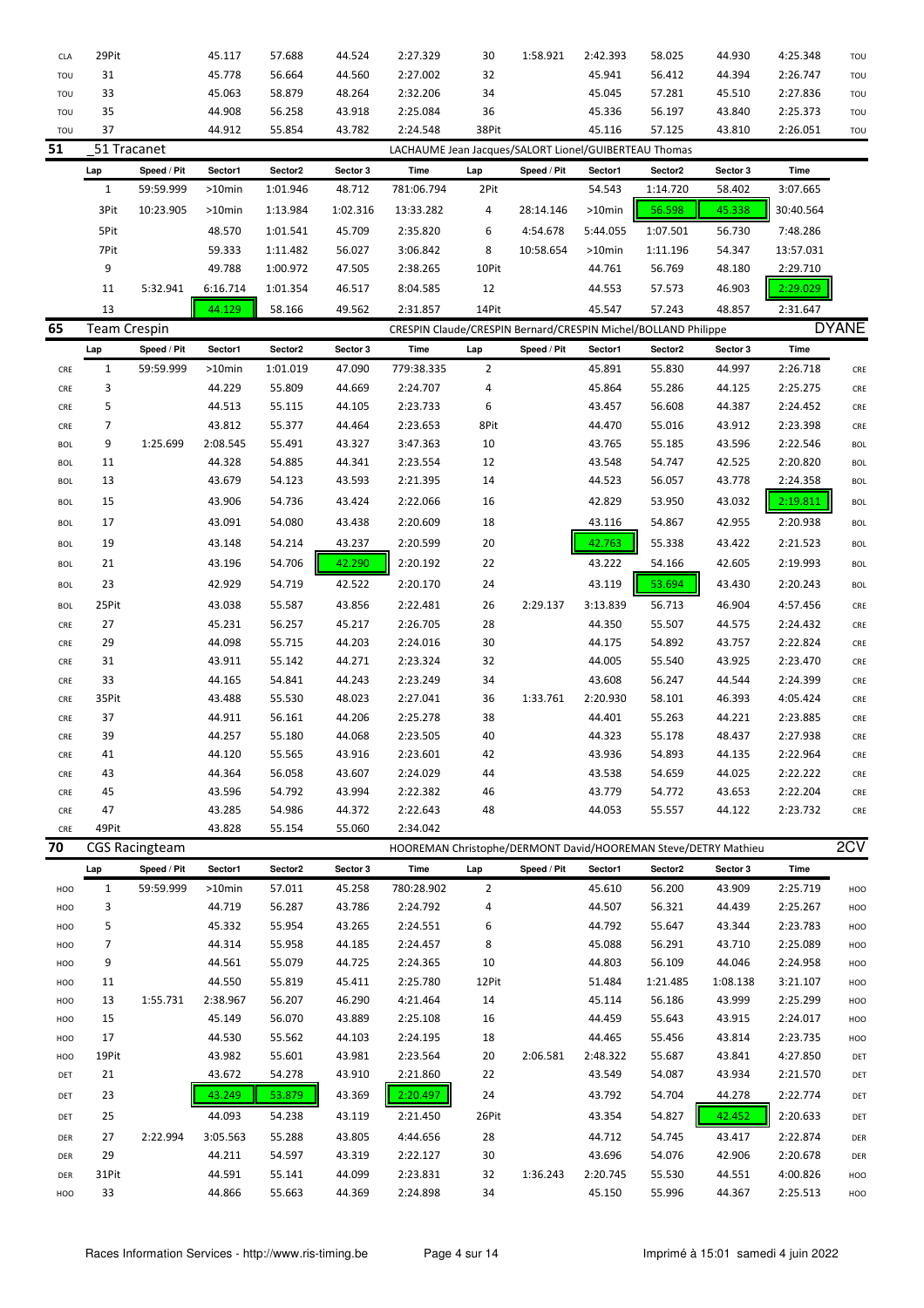| HOO | 35Pit             |             | 44.564           | 55.493   | 45.023   | 2:25.080             | 36             | 7:24.025                                                      | 8:11.344           | 1:00.343             | 45.928           | 9:57.615       | HOO |
|-----|-------------------|-------------|------------------|----------|----------|----------------------|----------------|---------------------------------------------------------------|--------------------|----------------------|------------------|----------------|-----|
| HOO | 37                |             | 45.043           | 56.403   | 45.307   | 2:26.753             | 38             |                                                               | 45.351             | 56.268               | 45.310           | 2:26.929       | HOO |
| HOO | 39Pit             |             | 45.795           | 55.683   | 44.128   | 2:25.606             | 40             | 1:17.056                                                      | 2:02.588           | 56.407               | 44.499           | 3:43.494       | HOO |
| HOO | 41                |             | 45.187           | 56.695   | 44.997   | 2:26.879             | 42             |                                                               | 45.347             | 56.448               | 45.151           | 2:26.946       | HOO |
| HOO | 43Pit             |             | 47.000           | 56.173   | 1:00.211 | 2:43.384             |                |                                                               |                    |                      |                  |                |     |
| 201 | 3PDB              |             |                  |          |          |                      |                | PATZE Guillaume/PATZE André/DE BOECK Eric/PEIGNEUR Jean-Luc   |                    |                      |                  | <b>CITROEN</b> |     |
|     | Lap               | Speed / Pit | Sector1          | Sector2  | Sector 3 | Time                 | Lap            | Speed / Pit                                                   | Sector1            | Sector2              | Sector 3         | Time           |     |
| DE  | $\mathbf{1}$      | 59:59.999   | >10min           | 1:03.656 | 49.179   | 780:15.433           | $\overline{2}$ |                                                               | 49.433             | 1:01.134             | 47.588           | 2:38.155       | DE  |
| DE  | 3                 |             | 48.907           | 1:00.187 | 50.082   | 2:39.176             | 4              |                                                               | 48.463             | 1:00.247             | 47.111           | 2:35.821       | DE  |
| DE  | 5                 |             | 49.350           | 1:00.423 | 47.639   | 2:37.412             | 6              |                                                               | 48.493             | 59.920               | 47.374           | 2:35.787       | DE  |
| DE  | 7                 |             | 48.417           | 59.970   | 47.102   | 2:35.489             | 8              |                                                               | 48.528             | 59.709               | 47.279           | 2:35.516       | DE  |
| DE  | 9Pit              |             | 48.939           | 1:00.393 | 47.087   | 2:36.419             | 10             | 2:05.753                                                      | 2:50.060           | 1:00.198             | 46.468           | 4:36.726       | PAT |
| PAT | 11                |             | 47.744           | 58.751   | 45.770   | 2:32.265             | 12             |                                                               | 47.416             | 58.481               | 45.470           | 2:31.367       | PAT |
| PAT | 13                |             | 47.022           | 59.232   | 45.418   | 2:31.672             | 14             |                                                               | 47.522             | 58.176               | 45.288           | 2:30.986       | PAT |
| PAT | 15                |             | 47.346           | 59.416   | 46.070   | 2:32.832             | 16             |                                                               | 47.325             | 58.154               | 45.715           | 2:31.194       | PAT |
| PAT | 17Pit             |             | 47.309           | 1:02.745 | 53.273   | 2:43.327             | 18             | 5:24.639                                                      | 6:16.393           | 1:03.202             | 49.741           | 8:09.336       | PEI |
| PEI | 19                |             | 50.335           | 1:01.835 | 50.063   | 2:42.233             | 20             |                                                               | 49.538             | 1:01.318             | 48.512           | 2:39.368       | PEI |
| PEI | 21                |             | 48.683           | 1:00.925 | 48.024   | 2:37.632             | 22             |                                                               | 48.873             | 1:00.737             | 48.336           | 2:37.946       | PEI |
| PEI | 23                |             | 49.227           | 1:01.318 | 47.905   | 2:38.450             | 24             |                                                               | 48.774             | 1:00.965             | 48.516           | 2:38.255       |     |
|     | 25                |             | 48.914           | 1:00.913 | 47.872   | 2:37.699             | 26             |                                                               | 48.664             | 1:00.152             | 46.806           | 2:35.622       | PEI |
| PEI | 27Pit             |             |                  | 1:00.900 |          |                      |                | 4:27.286                                                      |                    |                      |                  |                | PEI |
| PEI | 29                |             | 48.551<br>48.105 | 1:00.094 | 48.130   | 2:37.581<br>2:36.678 | 28<br>30       |                                                               | 5:14.951<br>47.883 | 1:03.116<br>1:00.773 | 49.065<br>47.331 | 7:07.132       | PAT |
| PAT |                   |             |                  |          | 48.479   |                      |                |                                                               |                    |                      |                  | 2:35.987       | PAT |
| PAT | 31                |             | 46.945           | 59.331   | 47.480   | 2:33.756             | 32             |                                                               | 48.058             | 59.699               | 47.828           | 2:35.585       | PAT |
| PAT | 33                |             | 47.817           | 59.441   | 47.094   | 2:34.352             | 34             |                                                               | 47.892             | 59.344               | 48.271           | 2:35.507       | PAT |
| PAT | 35                |             | 47.936           | 59.254   | 46.660   | 2:33.850             | 36             |                                                               | 47.246             | 59.014               | 46.682           | 2:32.942       | PAT |
| PAT | 37                |             | 47.737           | 59.086   | 46.305   | 2:33.128             | 38             |                                                               | 48.851             | 58.737               | 46.190           | 2:33.778       | PAT |
| PAT | 39                |             | 47.140           | 58.378   | 46.023   | 2:31.541             | 40             |                                                               | 47.256             | 58.518               | 46.356           | 2:32.130       | PAT |
| PAT | 41Pit             |             | 47.727           | 59.522   | 48.362   | 2:35.611             |                |                                                               |                    |                      |                  |                |     |
| 206 | <b>BRV-Racing</b> |             |                  |          |          |                      |                | DE WELL Marc/DI PLACIDO Lorenzo/CONNOLY Matt/DE CONINCK Alain |                    |                      |                  | <b>CITROEN</b> |     |
|     | Lap               | Speed / Pit | Sector1          | Sector2  | Sector 3 | Time                 | Lap            | Speed / Pit                                                   | Sector1            | Sector2              | Sector 3         | Time           |     |
| DI  | $\mathbf{1}$      | 59:59.999   | >10min           | 1:02.167 | 49.008   | 778:25.585           | $\overline{2}$ |                                                               | 48.409             | 59.759               | 47.550           | 2:35.718       | DI  |
| DI  | 3Pit              |             | 49.028           | 1:01.450 | 50.446   | 2:40.924             | 4              | 5:55.468                                                      | 6:41.029           | 1:01.000             | 47.310           | 8:29.339       | DE  |
| DE  | 5                 |             | 47.710           | 58.895   | 47.232   | 2:33.837             | 6              |                                                               | 46.756             | 58.525               | 45.905           | 2:31.186       | DE  |
| DE  | 7                 |             | 47.030           | 58.270   | 48.212   | 2:33.512             | 8Pit           |                                                               | 47.348             | 58.298               | 46.837           | 2:32.483       | DE  |
| DE  | 9                 | 4:25.665    | 5:13.384         | 1:02.811 | 47.921   | 7:04.116             | 10             |                                                               | 49.088             | 1:01.891             | 47.403           | 2:38.382       | DE  |
| DE  | 11                |             | 49.512           | 1:00.232 | 47.691   | 2:37.435             | 12             |                                                               | 50.176             | 1:00.854             | 48.422           | 2:39.452       | DE  |
| DE  | 13Pit             |             | 49.406           | 1:00.735 | 47.233   | 2:37.374             | 14             | 2:54.607                                                      | 3:38.874           | 59.819               | 46.231           | 5:24.924       |     |
|     | 15                |             | 46.882           | 58.295   | 46.651   | 2:31.828             | 16             |                                                               | 46.600             | 1:00.573             | 46.331           | 2:33.504       |     |
|     | 17                |             | 47.933           | 1:02.309 | 47.463   | 2:37.705             | 18             |                                                               | 46.627             | 58.161               | 46.064           | 2:30.852       |     |
|     | 19                |             | 46.768           | 57.923   | 45.539   | 2:30.230             | 20             |                                                               | 46.590             | 58.309               | 46.990           | 2:31.889       |     |
|     | 21                |             | 46.425           | 58.843   | 45.913   | 2:31.181             | 22             |                                                               | 46.576             | 58.079               | 45.566           | 2:30.221       |     |
|     | 23                |             | 46.517           | 57.971   | 45.995   | 2:30.483             | 24             |                                                               | 46.124             | 57.833               | 45.533           | 2:29.490       |     |
|     | 25Pit             |             | 48.307           | 58.521   | 46.828   | 2:33.656             | 26             | 4:59.917                                                      | 5:47.784           | 1:00.633             | 47.374           | 7:35.791       |     |
|     | 27                |             | 47.339           | 58.578   | 46.053   | 2:31.970             | 28             |                                                               | 47.022             | 58.298               | 46.114           | 2:31.434       |     |
|     | 29                |             | 47.319           | 58.564   | 45.750   | 2:31.633             | 30             |                                                               | 47.101             | 58.539               | 46.071           | 2:31.711       |     |
|     | 31Pit             |             | 47.399           | 58.054   | 48.301   | 2:33.754             | 32             | 9:14.152                                                      | >10min             | 59.201               | 47.512           | 11:47.741      | DE  |
| DE  | 33                |             | 47.616           | 58.862   | 46.126   | 2:32.604             | 34             |                                                               | 47.158             | 58.658               | 46.286           | 2:32.102       | DE  |
| DE  | 35                |             | 47.355           | 59.794   | 46.641   | 2:33.790             | 36             |                                                               | 47.222             | 58.703               | 46.518           | 2:32.443       | DE  |
| DE  | 37Pit             |             | 47.366           | 58.873   | 48.628   | 2:34.867             |                |                                                               |                    |                      |                  |                |     |
| 207 | FSA               |             |                  |          |          |                      |                | DE WIT David/VANHERCKE Bruno/AGENAIS Jeremy/SEEUWS Ronny      |                    |                      |                  | <b>CITROEN</b> |     |
|     |                   |             |                  |          |          |                      |                |                                                               |                    |                      |                  |                |     |
|     | Lap               | Speed / Pit | Sector1          | Sector2  | Sector 3 | Time                 | Lap            | Speed / Pit                                                   | Sector1            | Sector2              | Sector 3         | Time           |     |
| AGE |                   | 59:59.999   | >10min           |          |          |                      |                |                                                               | 47.178             | 1:04.757             | 46.640           | 2:38.575       | AGE |
| AGE | $\mathbf{1}$      |             |                  | 1:01.183 | 48.028   | 782:48.596           | $\overline{2}$ |                                                               |                    |                      |                  |                |     |
| AGE | 3                 |             | 47.080           | 59.706   | 45.133   | 2:31.919             | 4              |                                                               | 46.260             | 57.407               | 45.347           | 2:29.014       | AGE |
| AGE | 5                 |             | 46.444           | 58.025   | 44.986   | 2:29.455             | 6              |                                                               | 46.795             | 57.680               | 45.528           | 2:30.003       | AGE |
|     | 7                 |             | 46.390           | 57.475   | 45.323   | 2:29.188             | 8              |                                                               | 46.683             | 57.573               | 45.285           | 2:29.541       | AGE |
| AGE | 9Pit              |             | 46.619           | 57.742   | 46.200   | 2:30.561             | 10             | 1:18.897                                                      | 2:08.143           | 1:00.336             | 45.735           | 3:54.214       | AGE |
| AGE | 11                |             | 46.160           | 58.066   | 44.888   | 2:29.114             | 12             |                                                               | 45.879             | 57.771               | 44.219           | 2:27.869       | AGE |
| AGE | 13                |             | 45.465           | 57.097   | 44.507   | 2:27.069             | 14             |                                                               | 45.530             | 57.176               | 44.642           | 2:27.348       | AGE |
| AGE | 15                |             | 45.854           | 59.549   | 50.803   | 2:36.206             | 16             |                                                               | 45.406             | 56.851               | 45.289           | 2:27.546       | AGE |
| AGE | 17                |             | 46.289           | 59.531   | 44.005   | 2:29.825             | 18             |                                                               | 45.564             | 56.324               | 44.369           | 2:26.257       | AGE |
| AGE | 19                |             | 46.502           | 56.605   | 44.414   | 2:27.521             | 20             |                                                               | 45.777             | 56.791               | 44.749           | 2:27.317       | AGE |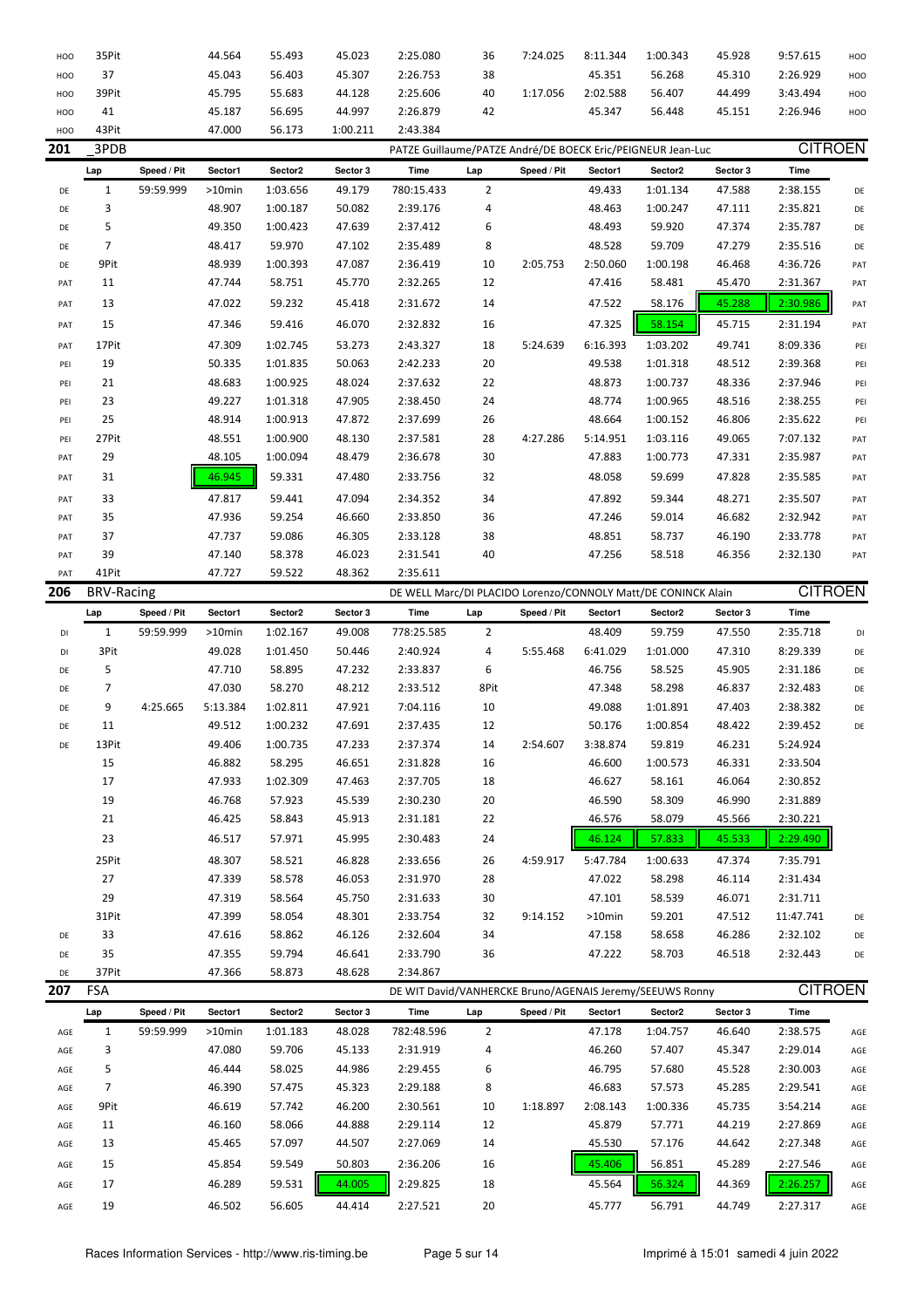| AGE        | 21             |                  | 45.709           | 58.296           | 47.453           | 2:31.458                                      | 22Pit          |             | 45.500             | 57.697           | 44.684           | 2:27.881             | AGE        |
|------------|----------------|------------------|------------------|------------------|------------------|-----------------------------------------------|----------------|-------------|--------------------|------------------|------------------|----------------------|------------|
| VAN        | 23             | 1:33.385         | 2:21.422         | 59.767           | 47.124           | 4:08.313                                      | 24             |             | 46.761             | 57.815           | 46.081           | 2:30.657             | VAN        |
| VAN        | 25             |                  | 46.320           | 57.600           | 45.188           | 2:29.108                                      | 26             |             | 46.291             | 57.435           | 44.999           | 2:28.725             | VAN        |
| VAN        | 27             |                  | 46.053           | 57.054           | 45.565           | 2:28.672                                      | 28             |             | 46.079             | 57.217           | 45.099           | 2:28.395             | VAN        |
| VAN        | 29             |                  | 46.164           | 57.378           | 45.156           | 2:28.698                                      | 30Pit          |             | 46.500             | 58.904           | 45.711           | 2:31.115             | VAN        |
| VAN        | 31             | 4:19.305         | 5:10.513         | 1:06.005         | 52.863           | 7:09.381                                      | 32             |             | 50.766             | 1:02.748         | 49.585           | 2:43.099             | VAN        |
| VAN        | 33             |                  | 49.146           | 1:01.193         | 48.586           | 2:38.925                                      | 34             |             | 48.993             | 1:01.448         | 49.096           | 2:39.537             | VAN        |
| VAN        | 35             |                  | 48.815           | 1:00.037         | 47.723           | 2:36.575                                      | 36             |             | 48.050             | 59.854           | 48.995           | 2:36.899             | VAN        |
| VAN        | 37             |                  | 48.451           | 1:00.047         | 47.611           | 2:36.109                                      | 38             |             | 47.826             | 59.218           | 48.187           | 2:35.231             | VAN        |
| VAN        | 39             |                  | 47.766           | 59.344           | 47.005           | 2:34.115                                      | 40             |             | 49.054             | 58.865           | 47.440           | 2:35.359             | VAN        |
| VAN        | 41             |                  | 47.614           | 59.061           | 46.652           | 2:33.327                                      | 42             |             | 47.784             | 59.496           | 47.824           | 2:35.104             | VAN        |
| VAN        | 43             |                  | 47.434           | 58.522           | 46.923           | 2:32.879                                      | 44Pit          |             | 47.946             | 1:03.180         | 59.083           | 2:50.209             | VAN        |
| 219        | <b>KMD 219</b> |                  |                  |                  |                  | VANLOOCKE Thomas/VAN HOVE Chloe/VAN BAEL Eric |                |             |                    |                  |                  | <b>CITROEN</b>       |            |
|            |                |                  |                  |                  |                  |                                               |                |             |                    |                  |                  |                      |            |
|            | Lap            | Speed / Pit      | Sector1          | Sector2          | Sector 3         | Time                                          | Lap            | Speed / Pit | Sector1            | Sector2          | Sector 3         | Time                 |            |
| VAN        | $\mathbf{1}$   | 59:59.999        | >10min           | 1:05.201         | 51.618           | 778:33.498                                    | $\overline{2}$ |             | 48.864             | 58.520           | 46.594           | 2:33.978             | VAN        |
| VAN        | 3              |                  | 46.839           | 57.093           | 45.128           | 2:29.060                                      | 4              |             | 46.189             | 57.429           | 45.247           | 2:28.865             | VAN        |
| VAN        | 5              |                  | 45.825           | 57.621           | 46.193           | 2:29.639                                      | 6              |             | 46.204             | 56.944           | 44.754           | 2:27.902             | VAN        |
| VAN        | 7              |                  | 45.795           | 56.771           | 44.607           | 2:27.173                                      | 8              |             | 45.550             | 56.621           | 45.269           | 2:27.440             | VAN        |
| VAN        | 9              |                  | 46.108           | 57.024           | 44.472           | 2:27.604                                      | 10             |             | 45.446             | 57.120           | 44.383           | 2:26.949             | VAN        |
| VAN        | 11             |                  | 45.427           | 57.518           | 44.693           | 2:27.638                                      | 12             |             | 45.564             | 56.280           | 44.625           | 2:26.469             | VAN        |
| VAN        | 13Pit          |                  | 46.116           | 57.662           | 44.228           | 2:28.006                                      | 14             | 1:11.990    | 1:57.618           | 57.188           | 44.308           | 3:39.114             | VAN        |
| VAN        | 15             |                  | 45.451           | 56.323           | 44.124           | 2:25.898                                      | 16             |             | 45.152             | 56.260           | 43.745           | 2:25.157             | VAN        |
| VAN        | 17             |                  | 45.257           | 56.717           | 44.215           | 2:26.189                                      | 18             |             | 45.295             | 56.427           | 44.271           | 2:25.993             | VAN        |
| VAN        | 19Pit          |                  | 45.464           | 56.813           | 44.042           | 2:26.319                                      | 20             | 2:01.868    | 2:44.250           | 57.842           | 49.503           | 4:31.595             | VAN        |
| VAN        | 21             |                  | 45.705           | 56.354           | 50.166           | 2:32.225                                      | 22             |             | 45.304             | 55.749           | 43.936           | 2:24.989             | VAN        |
| VAN        | 23             |                  | 46.192           | 55.844           | 45.000           | 2:27.036                                      | 24Pit          |             | 45.351             | 56.050           | 43.780           | 2:25.181             | VAN        |
| VAN        | 25             | 1:20.598         | 2:04.118         | 58.124           | 45.727           | 3:47.969                                      | 26             |             | 45.797             | 56.934           | 44.748           | 2:27.479             | VAN        |
| VAN        | 27             |                  | 46.078           | 56.839           | 44.264           | 2:27.181                                      | 28             |             | 45.433             | 56.508           | 44.680           | 2:26.621             | VAN        |
| VAN        | 29             |                  | 45.405           | 56.326           | 44.542           | 2:26.273                                      | 30             |             | 45.474             | 56.372           | 43.957           | 2:25.803             | VAN        |
| VAN        | 31             |                  | 45.337           | 56.342           | 43.766           | 2:25.445                                      | 32             |             | 45.437             | 56.099           | 43.744           | 2:25.280             | VAN        |
| VAN        | 33             |                  | 45.416           | 55.711           | 43.735           | 2:24.862                                      | 34             |             | 45.987             | 55.857           | 43.849           | 2:25.693             | VAN        |
|            | 35             |                  | 45.355           | 55.663           | 43.737           | 2:24.755                                      | 36Pit          |             | 45.384             | 56.855           | 44.691           | 2:26.930             | VAN        |
| VAN        |                |                  |                  |                  |                  |                                               |                |             |                    |                  |                  |                      |            |
| VAN        | 37             | 2:33.829         | 3:17.220         | 56.320           | 44.096           | 4:57.636                                      | 38             |             | 45.322             | 56.150           | 43.883           | 2:25.355             | VAN        |
| VAN        | 39             |                  | 45.515           | 56.185           | 44.091           | 2:25.791                                      | 40             |             | 45.787             | 56.575           | 43.969           | 2:26.331             | VAN        |
| VAN        | 41             |                  | 45.208           | 55.934           | 43.900           | 2:25.042                                      | 42Pit          |             | 45.625             | 56.985           | 44.159           | 2:26.769             | VAN        |
| VAN        | 43             | 1:24.726         | 2:08.112         | 57.301           | 45.028           | 3:50.441                                      | 44             |             | 45.733             | 56.662           | 45.306           | 2:27.701             | VAN        |
| VAN        | 45             |                  | 45.370           | 56.431           | 44.422           | 2:26.223                                      | 46             |             | 45.343             | 56.319           | 44.235           | 2:25.897             | VAN        |
| VAN        | 47Pit          |                  | 45.808           | 58.592           | 55.789           | 2:40.189                                      |                |             |                    |                  |                  |                      |            |
| 222        |                | Speed4fun Angels |                  |                  |                  |                                               |                |             |                    |                  |                  | <b>CITROEN</b>       |            |
|            | Lap            | Speed / Pit      | Sector1          | Sector2          | Sector 3         | Time                                          | Lap            | Speed / Pit | Sector1            | Sector2          | Sector 3         | Time                 |            |
| ROI        | $\mathbf{1}$   | 59:59.999        | >10min           | 1:04.809         | 49.128           | 778:07.891                                    | $\overline{2}$ |             | 48.795             | 58.544           | 47.405           | 2:34.744             | ROI        |
| ROI        | 3              |                  | 47.069           | 58.560           | 46.537           | 2:32.166                                      | 4              |             | 46.911             | 58.591           | 46.311           | 2:31.813             | ROI        |
| ROI        | 5              |                  | 47.043           | 58.358           | 46.980           | 2:32.381                                      | 6              |             | 46.852             | 57.534           | 45.783           | 2:30.169             | <b>ROI</b> |
| ROI        | 7              |                  | 47.668           | 59.397           | 46.945           | 2:34.010                                      | 8              |             | 46.645             | 57.938           | 46.533           | 2:31.116             | ROI        |
| ROI        | 9Pit           |                  | 47.287           | 1:00.305         | 46.551           | 2:34.143                                      | 10             | 1:26.831    | 2:14.062           | 1:00.563         | 46.745           | 4:01.370             | FRA        |
| FRA        | 11             |                  | 48.952           | 59.526           | 48.093           | 2:36.571                                      | 12             |             | 49.699             | 59.471           | 48.122           | 2:37.292             | FRA        |
| FRA        | 13             |                  | 48.808           | 58.980           | 46.886           | 2:34.674                                      | 14             |             | 48.757             | 57.801           | 46.376           | 2:32.934             | FRA        |
| FRA        | 15             |                  | 47.383           | 58.559           | 46.254           | 2:32.196                                      | 16             |             | 47.528             | 58.030           | 47.404           | 2:32.962             | FRA        |
| FRA        | 17             |                  | 47.734           | 58.057           | 46.272           | 2:32.063                                      | 18Pit          |             | 47.499             | 59.408           | 48.508           | 2:35.415             | FRA        |
| LIA        | 19             | 1:00.964         | 1:46.056         | 1:01.014         | 48.711           | 3:35.781                                      | 20             |             | 50.026             | 59.662           | 46.990           | 2:36.678             | LIA        |
| LIA        | 21             |                  | 48.370           | 59.447           | 46.529           | 2:34.346                                      | 22             |             | 48.881             | 1:02.024         | 50.199           | 2:41.104             | LIA        |
| LIA        | 23             |                  | 48.799           | 59.292           | 46.300           | 2:34.391                                      | 24             |             | 47.776             | 58.670           | 46.116           | 2:32.562             | LIA        |
| LIA        | 25             |                  | 47.686           | 59.128           | 46.204           | 2:33.018                                      | 26             |             | 46.992             | 58.698           | 46.233           | 2:31.923             | LIA        |
| LIA        | 27Pit          |                  | 46.696           | 58.978           | 46.566           | 2:32.240                                      | 28             | 1:45.246    | 2:33.371           | 1:00.743         | 46.086           | 4:20.200             | DEB        |
| DEB        | 29             |                  | 46.026           | 57.223           | 44.978           | 2:28.227                                      | 30             |             | 46.012             | 57.358           | 45.530           | 2:28.900             | DEB        |
| DEB        | 31             |                  | 46.449           | 58.841           | 45.777           | 2:31.067                                      | 32             |             | 45.864             | 58.175           | 44.386           | 2:28.425             | DEB        |
| DEB        | 33             |                  | 45.836           | 57.629           | 45.030           | 2:28.495                                      | 34             |             | 45.415             | 58.645           | 45.107           | 2:29.167             | DEB        |
|            |                |                  |                  |                  |                  |                                               |                |             |                    |                  |                  |                      |            |
| DEB        |                |                  | 45.761           | 1:03.836         | 44.023           | 2:33.620                                      | 36             | 6:11.761    | 6:57.026           | 59.318           | 46.306           | 8:42.650             | HER        |
|            | 35Pit          |                  |                  |                  |                  |                                               |                |             |                    |                  |                  |                      |            |
| HER        | 37             |                  | 46.925           | 58.146           | 45.551           | 2:30.622                                      | 38             |             | 46.446             | 57.357           | 44.742           | 2:28.545             | HER        |
| LIA<br>DEB | 39<br>41Pit    |                  | 46.045<br>46.082 | 57.118<br>56.794 | 44.478<br>42.706 | 2:27.641<br>2:25.582                          | 40<br>42       | 1:15.201    | 45.889<br>2:00.515 | 57.117<br>59.920 | 44.721<br>49.024 | 2:27.727<br>3:49.459 | DEB        |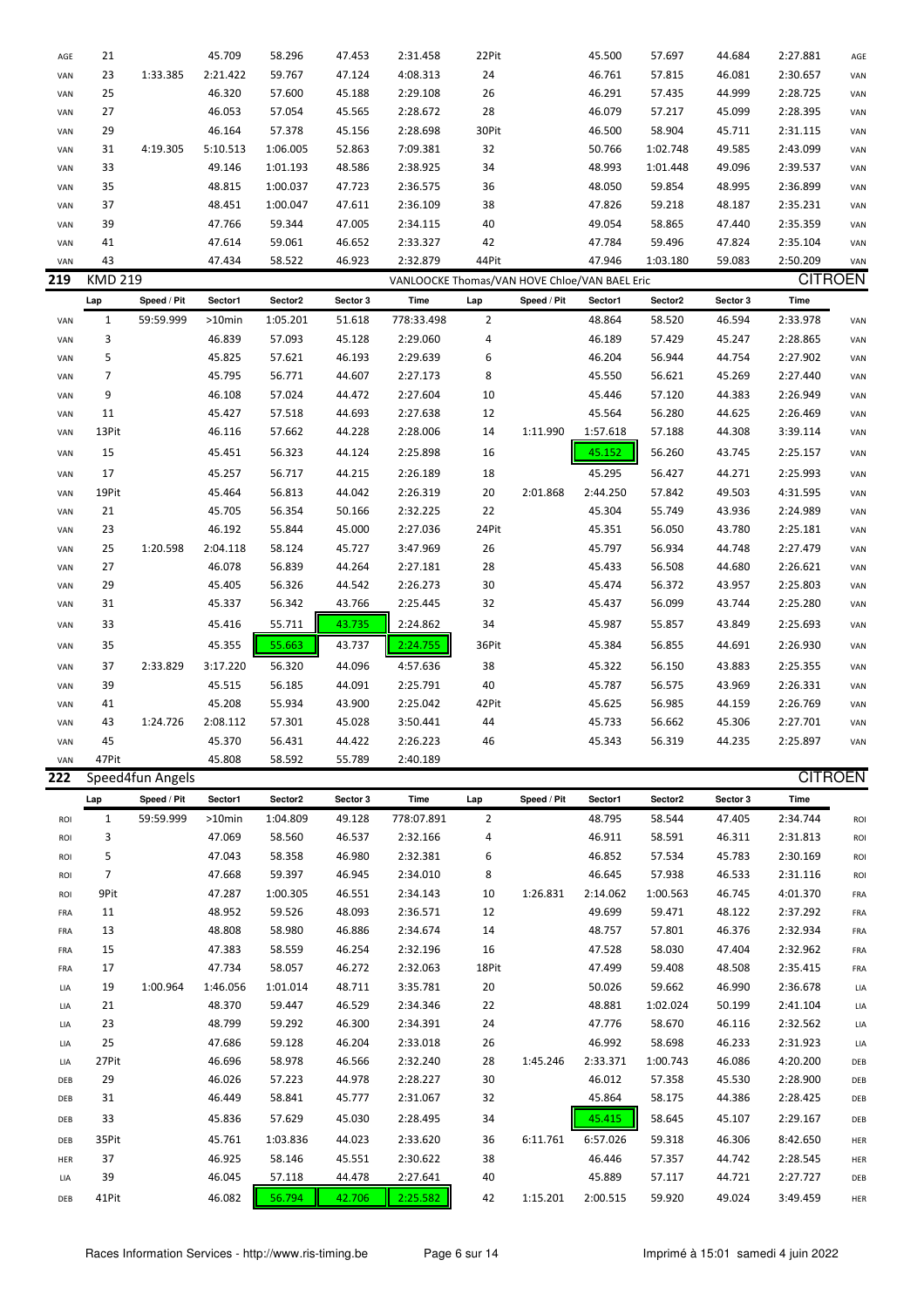| HER | 43             |                         | 46.633    | 58.051   | 46.323   | 2:31.007                                                 | 44Pit          |             | 57.686   | 59.363                                                    | 54.643   | 2:51.692       | HER |
|-----|----------------|-------------------------|-----------|----------|----------|----------------------------------------------------------|----------------|-------------|----------|-----------------------------------------------------------|----------|----------------|-----|
| 228 |                | Gaban Motorsport        |           |          |          |                                                          |                |             |          | GABAN Andy/ALSTEENS Maxime/ALSTEENS Lancelot/GALLINA Nico |          | <b>CITROEN</b> |     |
|     | Lap            | Speed / Pit             | Sector1   | Sector2  | Sector 3 | <b>Time</b>                                              | Lap            | Speed / Pit | Sector1  | Sector2                                                   | Sector 3 | Time           |     |
| ALS | $\mathbf{1}$   | 59:59.999               | $>10$ min | 57.892   | 46.248   | 777:38.253                                               | 2              |             | 46.255   | 57.652                                                    | 44.491   | 2:28.398       | ALS |
| ALS | 3              |                         | 45.976    | 56.632   | 43.966   | 2:26.574                                                 | 4              |             | 45.738   | 56.104                                                    | 43.956   | 2:25.798       | ALS |
| ALS | 5              |                         | 45.708    | 56.637   | 44.322   | 2:26.667                                                 | 6              |             | 45.735   | 56.036                                                    | 43.891   | 2:25.662       | ALS |
| ALS | 7              |                         | 45.685    | 55.834   | 43.780   | 2:25.299                                                 | 8              |             | 45.712   | 56.112                                                    | 45.191   | 2:27.015       | ALS |
| ALS | 9              |                         | 45.950    | 56.440   | 44.297   | 2:26.687                                                 | 10             |             | 45.431   | 55.685                                                    | 43.903   | 2:25.019       | ALS |
| ALS | 11             |                         | 45.622    | 55.811   | 44.847   | 2:26.280                                                 | 12             |             | 45.509   | 56.163                                                    | 44.025   | 2:25.697       | ALS |
| ALS | 13             |                         | 46.000    | 55.908   | 43.644   | 2:25.552                                                 | 14             |             | 45.382   | 58.083                                                    | 44.291   | 2:27.756       | ALS |
| ALS | 15             |                         | 45.433    | 56.534   | 43.812   | 2:25.779                                                 | 16             |             | 45.359   | 55.771                                                    | 43.687   | 2:24.817       | ALS |
| ALS | 17Pit          |                         | 45.942    | 55.994   | 44.633   | 2:26.569                                                 | 18             | 1:17.767    | 2:04.398 | 58.030                                                    | 50.824   | 3:53.252       | GAL |
| GAL | 19             |                         | 46.975    | 57.460   | 46.651   | 2:31.086                                                 | 20             |             | 46.231   | 57.333                                                    | 44.689   | 2:28.253       | GAL |
| GAL | 21             |                         | 45.894    | 56.667   | 45.876   | 2:28.437                                                 | 22             |             | 46.143   | 57.315                                                    | 45.003   | 2:28.461       | GAL |
| GAL | 23             |                         | 46.091    | 57.022   | 44.507   | 2:27.620                                                 | 24             |             | 46.010   | 57.676                                                    | 51.900   | 2:35.586       | GAL |
| GAL | 25             |                         | 51.927    | 1:02.521 | 46.203   | 2:40.651                                                 | 26             |             | 46.258   | 56.600                                                    | 45.305   | 2:28.163       | GAL |
| GAL | 27             |                         | 46.010    | 56.511   | 44.554   | 2:27.075                                                 | 28             |             | 45.527   | 56.349                                                    | 44.232   | 2:26.108       | GAL |
| GAL | 29             |                         | 45.499    | 56.734   | 44.679   | 2:26.912                                                 | 30             |             | 45.541   | 56.466                                                    | 44.573   | 2:26.580       | GAL |
| GAL | 31             |                         | 45.583    | 56.976   | 44.672   | 2:27.231                                                 | 32             |             | 45.655   | 56.429                                                    | 44.451   | 2:26.535       | GAL |
| GAL | 33             |                         | 45.266    | 56.091   | 44.037   | 2:25.394                                                 | 34Pit          |             | 46.067   | 58.654                                                    | 45.698   | 2:30.419       | GAL |
| ALS | 35             | 1:38.815                | 2:26.794  | 1:03.817 | 52.464   | 4:23.075                                                 | 36             |             | 46.548   | 57.682                                                    | 44.411   | 2:28.641       | ALS |
| ALS | 37             |                         | 45.297    | 56.271   | 44.280   | 2:25.848                                                 | 38             |             | 45.938   | 56.814                                                    | 45.466   | 2:28.218       | ALS |
| ALS | 39             |                         | 45.552    | 56.573   | 44.078   | 2:26.203                                                 | 40             |             | 45.937   | 56.787                                                    | 44.495   | 2:27.219       | ALS |
|     | 41             |                         | 45.991    | 56.474   | 44.202   | 2:26.667                                                 | 42Pit          |             | 46.183   | 56.220                                                    | 44.441   | 2:26.844       |     |
| ALS | 43             | 20.297                  | 1:03.861  | 1:03.614 | 44.076   | 2:51.551                                                 | 44             |             | 45.422   | 56.214                                                    | 43.730   | 2:25.366       | ALS |
| ALS |                |                         |           |          |          |                                                          |                |             |          |                                                           |          |                | ALS |
| ALS | 45             |                         | 45.153    | 56.252   | 43.815   | 2:25.220                                                 | 46             |             | 45.452   | 55.584                                                    | 44.449   | 2:25.485       | ALS |
| ALS | 47Pit          |                         | 45.810    | 56.408   | 42.450   | 2:24.668                                                 |                |             |          |                                                           |          |                |     |
| 230 |                | REVTEAM by Kimy Racing  |           |          |          | FRERE Gael/LEFEVRE BAUTHIERE Julien/MATOT Régis          |                |             |          |                                                           |          | <b>CITROEN</b> |     |
|     | Lap            | Speed / Pit             | Sector1   | Sector2  | Sector 3 | Time                                                     | Lap            | Speed / Pit | Sector1  | Sector2                                                   | Sector 3 | Time           |     |
| MAT | $\mathbf{1}$   | 59:59.999               | >10min    | 1:01.867 | 46.921   | 777:58.748                                               | $\overline{2}$ |             | 56.631   | 57.739                                                    | 44.679   | 2:39.049       | MAT |
| MAT | 3              |                         | 47.215    | 56.990   | 44.223   | 2:28.428                                                 | 4              |             | 45.644   | 56.290                                                    | 44.797   | 2:26.731       | MAT |
| MAT | 5              |                         | 46.029    | 56.404   | 44.278   | 2:26.711                                                 | 6              |             | 45.435   | 56.729                                                    | 44.010   | 2:26.174       | MAT |
| MAT | $\overline{7}$ |                         | 45.301    | 56.782   | 44.172   | 2:26.255                                                 | 8              |             | 45.635   | 56.381                                                    | 44.671   | 2:26.687       | MAT |
| MAT | 9Pit           |                         | 45.671    | 56.516   | 44.305   | 2:26.492                                                 | 10             | 1:33.075    | 2:17.312 | 59.646                                                    | 47.376   | 4:04.334       | MAT |
| MAT | 11             |                         | 45.978    | 58.628   | 44.768   | 2:29.374                                                 | 12             |             | 45.625   | 56.869                                                    | 44.201   | 2:26.695       | MAT |
| MAT | 13             |                         | 45.504    | 56.504   | 44.032   | 2:26.040                                                 | 14             |             | 45.567   | 56.663                                                    | 44.098   | 2:26.328       | MAT |
| MAT | 15             |                         | 45.420    | 56.306   | 44.226   | 2:25.952                                                 | 16             |             | 45.107   | 56.248                                                    | 43.781   | 2:25.136       | MAT |
| MAT | 17             |                         | 45.184    | 56.606   | 43.963   | 2:25.753                                                 | 18             |             | 45.363   | 56.511                                                    | 44.139   | 2:26.013       | MAT |
| MAT | 19             |                         | 45.514    | 56.192   | 44.283   | 2:25.989                                                 | 20Pit          |             | 45.737   | 57.599                                                    | 44.408   | 2:27.744       | MAT |
| LEF | 21             | 1:50.177                | 2:38.418  | 57.445   | 44.635   | 4:20.498                                                 | 22             |             | 45.782   | 57.754                                                    | 44.637   | 2:28.173       | LEF |
| LEF | 23             |                         | 45.427    | 56.366   | 45.889   | 2:27.682                                                 | 24             |             | 45.434   | 58.185                                                    | 44.902   | 2:28.521       | LEF |
| LEF | 25             |                         | 46.219    | 1:22.951 | 44.065   | 2:53.235                                                 | 26             |             | 45.328   | 56.787                                                    | 44.162   | 2:26.277       | LEF |
| LEF | 27             |                         | 45.691    | 56.184   | 44.088   | 2:25.963                                                 | 28             |             | 45.585   | 56.156                                                    | 44.544   | 2:26.285       | LEF |
|     |                |                         |           |          |          |                                                          |                |             |          |                                                           |          |                |     |
| LEF | 29             |                         | 45.728    | 56.605   | 44.281   | 2:26.614                                                 | 30             |             | 45.628   | 56.724                                                    | 44.127   | 2:26.479       | LEF |
| LEF | 31Pit          |                         | 45.772    | 56.259   | 48.325   | 2:30.356                                                 | 32             | 4:02.805    | 4:53.109 | 58.149                                                    | 44.539   | 6:35.797       | FRE |
| FRE | 33             |                         | 45.352    | 56.421   | 44.884   | 2:26.657                                                 | 34             |             | 45.714   | 56.996                                                    | 44.604   | 2:27.314       | FRE |
| FRE | 35Pit          |                         | 45.950    | 58.915   | 52.206   | 2:37.071                                                 | 36             | 2:26.111    | 3:18.865 | 1:10.327                                                  | 53.439   | 5:22.631       | FRE |
| FRE | 37             |                         | 47.449    | 1:01.544 | 49.658   | 2:38.651                                                 | 38Pit          |             | 46.222   | 1:04.028                                                  | 50.728   | 2:40.978       | FRE |
| MAT | 39Pit          | 2:44.906                | 3:37.452  | 1:09.008 | 51.635   | 5:38.095                                                 | 40             | 1:18.469    | 2:03.727 | 59.087                                                    | 47.472   | 3:50.286       |     |
|     | 41             |                         | 45.789    | 56.583   | 44.268   | 2:26.640                                                 | 42Pit          |             | 46.139   | 56.992                                                    | 50.538   | 2:33.669       |     |
| 231 |                | Skylimit RT by Gaban MS |           |          |          | BOZO Katalin Krisztina/SANDERS Dimitri/DE MAEYER Kenneth |                |             |          |                                                           |          | <b>CITROEN</b> |     |
|     | Lap            | Speed / Pit             | Sector1   | Sector2  | Sector 3 | Time                                                     | Lap            | Speed / Pit | Sector1  | Sector2                                                   | Sector 3 | Time           |     |
| BOZ | $\mathbf{1}$   | 59:59.999               | >10min    | 1:01.099 | 48.177   | 778:00.819                                               | $\overline{2}$ |             | 49.718   | 57.830                                                    | 45.494   | 2:33.042       | BOZ |
| BOZ | 3              |                         | 46.156    | 57.043   | 45.291   | 2:28.490                                                 | 4              |             | 45.829   | 57.134                                                    | 45.879   | 2:28.842       | BOZ |
| BOZ | 5              |                         | 45.451    | 56.897   | 44.425   | 2:26.773                                                 | 6              |             | 45.663   | 56.730                                                    | 44.824   | 2:27.217       | BOZ |
| BOZ | 7              |                         | 45.789    | 57.143   | 44.732   | 2:27.664                                                 | 8Pit           |             | 45.626   | 56.937                                                    | 43.234   | 2:25.797       | BOZ |
| BOZ | 9              | 1:50.940                | 2:38.003  | 59.520   | 46.603   | 4:24.126                                                 | 10             |             | 46.870   | 58.197                                                    | 46.907   | 2:31.974       | BOZ |
| BOZ | 11             |                         | 46.140    | 57.571   | 46.217   | 2:29.928                                                 | 12             |             | 46.460   | 58.919                                                    | 46.730   | 2:32.109       | BOZ |
| BOZ | 13             |                         | 46.320    | 58.262   | 47.255   | 2:31.837                                                 | 14             |             | 46.490   | 58.342                                                    | 47.907   | 2:32.739       | BOZ |
| BOZ | 15             |                         | 47.108    | 57.684   | 47.566   | 2:32.358                                                 | 16             |             | 46.891   | 58.004                                                    | 46.196   | 2:31.091       | BOZ |
| BOZ | 17             |                         | 46.600    | 58.777   | 46.179   | 2:31.556                                                 | 18             |             | 46.790   | 58.319                                                    | 46.753   | 2:31.862       | BOZ |
|     |                |                         |           |          |          |                                                          |                |             |          |                                                           |          |                |     |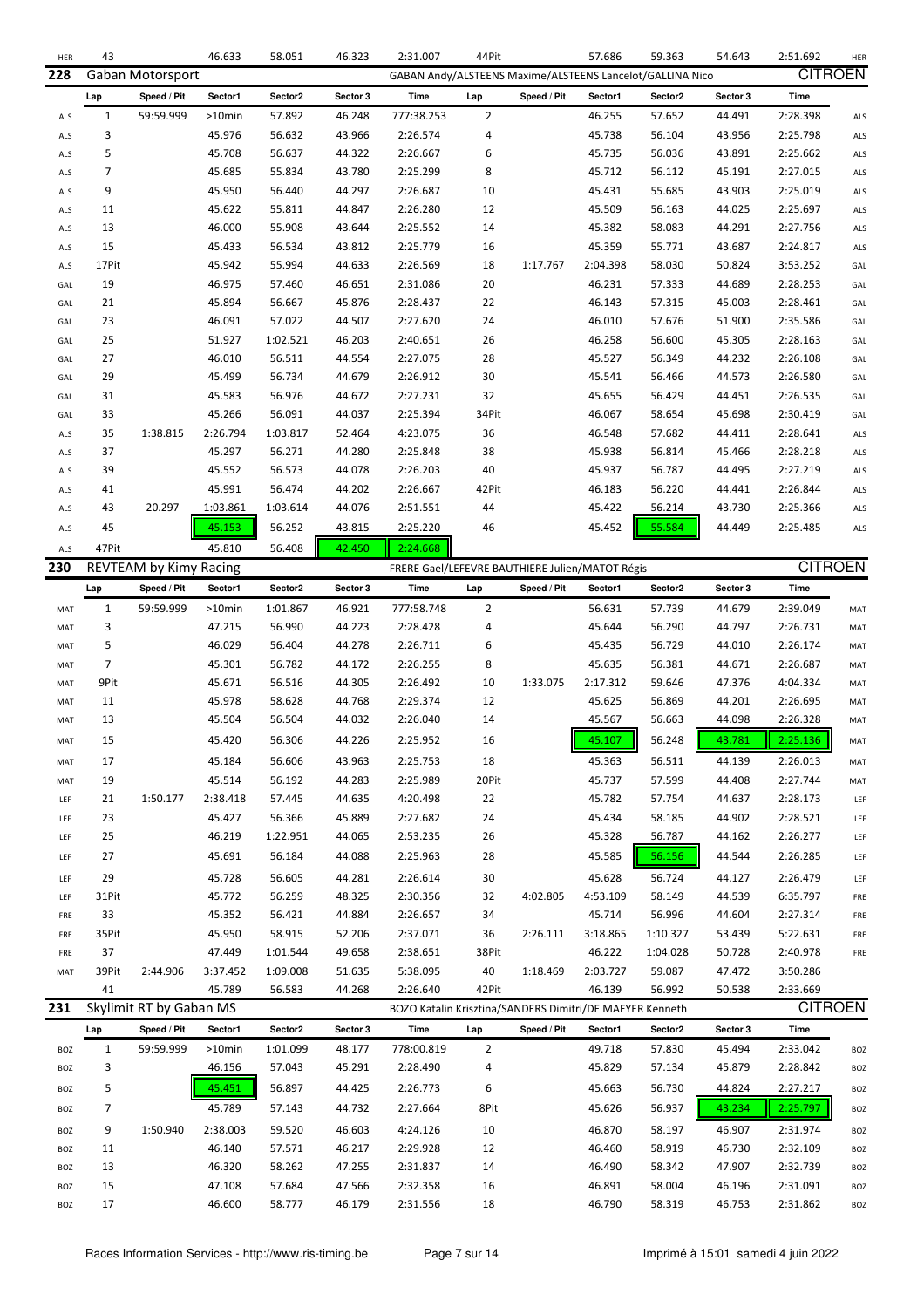| <b>BOZ</b> | 19    |          | 46.995   | 57.638   | 46.213 | 2:30.846 | 20    |          | 46.593   | 57.622   | 45.605   | 2:29.820  | BOZ |
|------------|-------|----------|----------|----------|--------|----------|-------|----------|----------|----------|----------|-----------|-----|
| BOZ        | 21    |          | 46.513   | 57.452   | 45.523 | 2:29.488 | 22Pit |          | 46.330   | 57.584   | 46.102   | 2:30.016  | BOZ |
| DE         | 23    | 1:34.972 | 2:24.192 | 1:00.112 | 46.636 | 4:10.940 | 24    |          | 47.637   | 59.186   | 46.282   | 2:33.105  | DE  |
| DE         | 25    |          | 47.136   | 59.194   | 46.359 | 2:32.689 | 26    |          | 48.307   | 59.077   | 47.539   | 2:34.923  | DE  |
| DE         | 27Pit |          | 50.973   | 59.361   | 48.705 | 2:39.039 | 28    | 7:30.763 | 8:15.708 | 1:00.071 | 47.178   | 10:02.957 |     |
|            | 29    |          | 47.245   | 58.529   | 46.091 | 2:31.865 | 30    |          | 46.911   | 57.976   | 45.535   | 2:30.422  |     |
|            | 31    |          | 48.452   | 58.847   | 47.742 | 2:35.041 | 32    |          | 47.026   | 58.382   | 45.527   | 2:30.935  |     |
|            | 33    |          | 46.505   | 58.157   | 45.555 | 2:30.217 | 34    |          | 46.443   | 57.764   | 45.543   | 2:29.750  |     |
|            | 35    |          | 46.745   | 58.101   | 45.517 | 2:30.363 | 36    |          | 46.760   | 58.133   | 2:11.375 | 3:56.268  |     |
|            | 37Pit |          | 52.108   | 1:01.559 | 49.127 | 2:42.794 | 38    | 2:33.996 | 3:17.943 | 56.846   | 45.789   | 5:00.578  | DE  |
| DE         | 39    |          | 46.614   | 56.816   | 45.996 | 2:29.426 | 40    |          | 46.113   | 56.043   | 44.220   | 2:26.376  | DE  |
| DE         | 41    |          | 45.891   | 56.141   | 44.428 | 2:26.460 | 42    |          | 45.706   | 56.273   | 44.187   | 2:26.166  | DE  |
| DE         | 43Pit |          | 48.918   | 58.762   | 55.315 | 2:42.995 |       |          |          |          |          |           |     |

|       |             |                                        |                          |          |            |                |             |          |          |                       | <b>CITROEN</b>                                              |                |
|-------|-------------|----------------------------------------|--------------------------|----------|------------|----------------|-------------|----------|----------|-----------------------|-------------------------------------------------------------|----------------|
| Lap   | Speed / Pit | Sector1                                | Sector2                  | Sector 3 | Time       | Lap            | Speed / Pit | Sector1  | Sector2  | Sector 3              | Time                                                        |                |
| 1     | 59:59.999   | $>10$ min                              | 57.381                   | 45.148   | 777:33.565 | $\overline{2}$ |             | 46.038   | 56.502   | 44.442                | 2:26.982                                                    | PET            |
| 3     |             | 45.851                                 | 56.129                   | 44.086   | 2:26.066   | 4              |             | 45.771   | 55.915   | 43.882                | 2:25.568                                                    | PET            |
| 5     |             | 45.638                                 | 56.004                   | 43.902   | 2:25.544   | 6              |             | 45.565   | 55.801   | 43.948                | 2:25.314                                                    | PET            |
| 7     |             | 45.581                                 | 55.740                   | 43.946   | 2:25.267   | 8              |             | 45.630   | 56.065   | 44.111                | 2:25.806                                                    | PET            |
| 9     |             | 45.645                                 | 56.047                   | 43.998   | 2:25.690   | 10             |             | 45.548   | 55.826   | 44.294                | 2:25.668                                                    | PET            |
| 11    |             | 45.241                                 | 55.626                   | 43.770   | 2:24.637   | 12Pit          |             | 45.510   | 56.682   | 42.927                | 2:25.119                                                    | PET            |
| 13    | 1:14.645    | 1:58.832                               | 58.749                   | 47.111   | 3:44.692   | 14             |             | 45.804   | 56.668   | 44.292                | 2:26.764                                                    | LE             |
| 15    |             | 45.381                                 | 56.645                   | 44.239   | 2:26.265   | 16             |             | 45.732   | 56.645   | 44.348                | 2:26.725                                                    | LE             |
| 17    |             | 45.509                                 | 56.242                   | 44.425   | 2:26.176   | 18             |             | 45.630   | 56.652   | 44.342                | 2:26.624                                                    | LE             |
| 19    |             | 45.756                                 | 56.360                   | 43.906   | 2:26.022   | 20             |             | 45.711   | 56.384   | 44.227                | 2:26.322                                                    | LE             |
| 21Pit |             | 45.656                                 | 56.218                   | 42.489   | 2:24.363   | 22             | 1:19.124    | 2:03.513 | 57.537   | 44.622                | 3:45.672                                                    | DO             |
| 23    |             | 45.795                                 | 56.706                   | 44.470   | 2:26.971   | 24             |             | 45.863   | 56.612   | 44.493                | 2:26.968                                                    | DO             |
| 25    |             | 45.791                                 | 56.830                   | 44.494   | 2:27.115   | 26             |             | 45.542   | 56.314   | 44.069                | 2:25.925                                                    | DO             |
| 27Pit |             | 45.442                                 | 56.259                   | 46.217   | 2:27.918   | 28             | 2:11.695    | 2:55.622 | 1:05.678 | 45.614                | 4:46.914                                                    | DO             |
| 29    |             | 45.122                                 | 56.302                   | 44.103   | 2:25.527   | 30             |             | 45.593   | 56.233   | 45.074                | 2:26.900                                                    | DO             |
| 31Pit |             | 48.600                                 | 1:01.269                 | 46.130   | 2:35.999   | 32             | 1:24.381    | 2:12.832 | 58.703   | 44.606                | 3:56.141                                                    | DEV            |
| 33    |             | 46.251                                 | 58.008                   | 44.604   | 2:28.863   | 34             |             | 45.943   | 56.953   | 46.601                | 2:29.497                                                    | DEV            |
| 35    |             | 45.856                                 | 56.958                   | 44.414   | 2:27.228   | 36             |             | 45.608   | 57.428   | 44.888                | 2:27.924                                                    | DEV            |
| 37    |             | 45.951                                 | 56.170                   | 44.224   | 2:26.345   | 38             |             | 45.694   | 58.465   | 44.385                | 2:28.544                                                    | DEV            |
| 39    |             | 46.039                                 | 59.954                   | 48.143   | 2:34.136   | 40             |             | 46.748   | 56.818   | 44.939                | 2:28.505                                                    | DEV            |
| 41Pit |             | 46.166                                 | 56.686                   | 43.514   | 2:26.366   | 42             | 2:42.897    | 3:33.897 | 1:01.124 | 45.800                | 5:20.821                                                    | DEV            |
| 43Pit |             | 46.624                                 | 57.838                   | 44.041   | 2:28.503   |                |             |          |          |                       |                                                             | $\overline{ }$ |
|       |             | $\mathbf{A} \cap \mathbf{B}$<br>$\sim$ | Neo Speed by Kimy Racing |          |            |                |             |          |          | $1.1 - 1.1.1 - 1.1.1$ | PETRALIA Massimo/DO Laurent/DEVIS Christophe/LE LEU Thierry |                |

| 237 |       | <b>AG Racing Team</b> |           |          |          | HOUBEN Jerry/MEAUXSOONE Philippe/ABRAHAMS Christopher    |                |             |          |          |          |                | $\overline{C1}$ |
|-----|-------|-----------------------|-----------|----------|----------|----------------------------------------------------------|----------------|-------------|----------|----------|----------|----------------|-----------------|
|     | Lap   | Speed / Pit           | Sector1   | Sector2  | Sector 3 | Time                                                     | Lap            | Speed / Pit | Sector1  | Sector2  | Sector 3 | Time           |                 |
|     | 1     | 59:59.999             | $>10$ min | 1:09.483 | 49.131   | 778:53.103                                               | $\overline{2}$ |             | 48.841   | 1:00.258 | 46.294   | 2:35.393       |                 |
|     | 3     |                       | 47.092    | 59.087   | 45.550   | 2:31.729                                                 | 4              |             | 47.872   | 58.419   | 45.719   | 2:32.010       |                 |
|     | 5     |                       | 47.618    | 57.979   | 45.117   | 2:30.714                                                 | 6Pit           |             | 48.248   | 58.756   | 45.459   | 2:32.463       |                 |
| ABR | 7     | 2:11.199              | 3:01.795  | 1:03.244 | 49.010   | 4:54.049                                                 | 8              |             | 49.218   | 59.814   | 47.708   | 2:36.740       | ABR             |
| ABR | 9     |                       | 48.955    | 58.698   | 46.866   | 2:34.519                                                 | 10             |             | 47.596   | 58.624   | 45.812   | 2:32.032       | ABR             |
| ABR | 11    |                       | 47.512    | 58.036   | 46.248   | 2:31.796                                                 | 12             |             | 46.878   | 58.098   | 45.216   | 2:30.192       | ABR             |
| ABR | 13Pit |                       | 47.197    | 59.096   | 48.977   | 2:35.270                                                 | 14             | 2:28.940    | 3:15.314 | 58.240   | 45.407   | 4:58.961       | ABR             |
| ABR | 15    |                       | 46.576    | 57.180   | 44.072   | 2:27.828                                                 | 16             |             | 45.751   | 57.639   | 45.808   | 2:29.198       | ABR             |
| ABR | 17    |                       | 46.159    | 57.615   | 49.812   | 2:33.586                                                 | 18             |             | 49.007   | 58.892   | 45.210   | 2:33.109       | ABR             |
| ABR | 19Pit |                       | 46.459    | 57.258   | 44.315   | 2:28.032                                                 | 20             | 4:02.840    | 4:47.611 | 1:02.552 | 48.592   | 6:38.755       | ABR             |
| ABR | 21    |                       | 46.579    | 57.292   | 45.564   | 2:29.435                                                 | 22             |             | 46.577   | 58.284   | 45.743   | 2:30.604       | ABR             |
| ABR | 23    |                       | 46.531    | 59.159   | 45.379   | 2:31.069                                                 | 24             |             | 46.522   | 57.683   | 44.965   | 2:29.170       | ABR             |
| ABR | 25    |                       | 46.268    | 57.539   | 44.726   | 2:28.533                                                 | 26Pit          |             | 47.243   | 57.776   | 51.103   | 2:36.122       | ABR             |
| ABR | 27    | 1:50.457              | 2:35.378  | 58.126   | 46.060   | 4:19.564                                                 | 28             |             | 46.335   | 58.581   | 45.749   | 2:30.665       | ABR             |
| ABR | 29    |                       | 46.216    | 58.546   | 45.098   | 2:29.860                                                 | 30             |             | 46.407   | 57.758   | 44.713   | 2:28.878       | ABR             |
| ABR | 31    |                       | 46.184    | 57.233   | 44.638   | 2:28.055                                                 | 32             |             | 46.932   | 57.645   | 46.153   | 2:30.730       | ABR             |
| ABR | 33    |                       | 46.196    | 57.159   | 44.556   | 2:27.911                                                 | 34             |             | 46.422   | 57.504   | 45.114   | 2:29.040       | ABR             |
| ABR | 35Pit |                       | 46.568    | 57.400   | 44.128   | 2:28.096                                                 | 36             | 2:50.552    | 3:33.449 | 57.195   | 44.541   | 5:15.185       | ABR             |
| ABR | 37    |                       | 46.494    | 56.972   | 44.499   | 2:27.965                                                 | 38             |             | 47.016   | 57.630   | 44.484   | 2:29.130       | ABR             |
| ABR | 39    |                       | 46.160    | 56.868   | 44.387   | 2:27.415                                                 | 40             |             | 46.226   | 56.904   | 44.637   | 2:27.767       | ABR             |
| ABR | 41    |                       | 46.618    | 57.408   | 44.926   | 2:28.952                                                 | 42Pit          |             | 46.263   | 56.756   | 43.686   | 2:26.705       | ABR             |
| 238 |       | ZP Racing Team        |           |          |          | ZAHNEN Pierre/ZAHNEN Julien/WERA Francois/SCHMITZ Maxime |                |             |          |          |          | <b>CITROEN</b> |                 |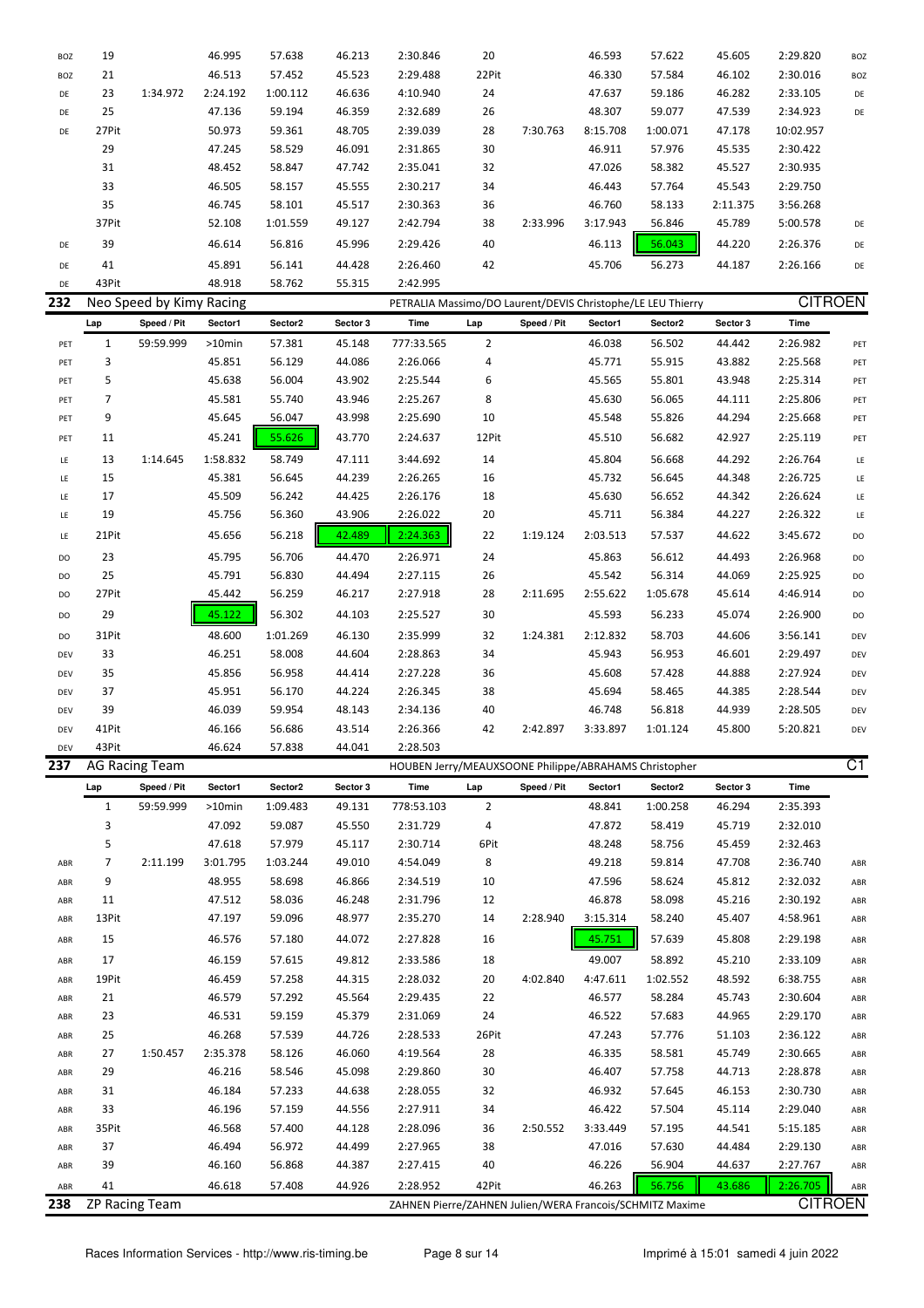|            | Lap               | Speed / Pit           | Sector1  | Sector2  | Sector 3 | Time                                                | Lap                   | Speed / Pit | Sector1  | Sector2  | Sector 3 | Time           |                 |
|------------|-------------------|-----------------------|----------|----------|----------|-----------------------------------------------------|-----------------------|-------------|----------|----------|----------|----------------|-----------------|
| ZAH        | 1                 | 59:59.999             | >10min   | 1:05.716 | 53.760   | 778:34.820                                          | 2                     |             | 49.528   | 1:02.344 | 50.749   | 2:42.621       | ZAH             |
| ZAH        | 3                 |                       | 49.748   | 1:01.715 | 49.540   | 2:41.003                                            | 4                     |             | 50.606   | 59.795   | 47.962   | 2:38.363       | ZAH             |
| ZAH        | 5                 |                       | 47.851   | 1:00.089 | 47.691   | 2:35.631                                            | 6                     |             | 47.957   | 59.900   | 47.251   | 2:35.108       | ZAH             |
| ZAH        | $\overline{7}$    |                       | 47.770   | 59.479   | 46.929   | 2:34.178                                            | 8                     |             | 47.879   | 59.029   | 45.956   | 2:32.864       | ZAH             |
| ZAH        | 9                 |                       | 47.262   | 58.422   | 46.756   | 2:32.440                                            | 10                    |             | 46.626   | 58.153   | 45.258   | 2:30.037       | ZAH             |
| ZAH        | 11                |                       | 46.821   | 58.032   | 44.971   | 2:29.824                                            | 12Pit                 |             | 47.119   | 58.040   | 47.952   | 2:33.111       | ZAH             |
| ZAH        | 13                | 1:56.228              | 2:40.802 | 59.004   | 47.016   | 4:26.822                                            | 14                    |             | 47.147   | 57.852   | 46.588   | 2:31.587       | ZAH             |
| ZAH        | 15                |                       | 46.543   | 58.235   | 45.279   | 2:30.057                                            | 16                    |             | 45.856   | 58.924   | 45.032   | 2:29.812       | ZAH             |
| ZAH        | 17                |                       | 45.740   | 57.320   | 44.669   | 2:27.729                                            | 18                    |             | 46.100   | 58.521   | 47.244   | 2:31.865       | ZAH             |
|            |                   |                       |          |          |          |                                                     |                       |             |          |          |          |                |                 |
| ZAH        | 19                |                       | 45.723   | 56.762   | 45.753   | 2:28.238                                            | 20                    |             | 47.462   | 56.895   | 45.189   | 2:29.546       | ZAH             |
| ZAH        | 21                |                       | 46.006   | 57.097   | 44.655   | 2:27.758                                            | 22                    |             | 45.860   | 57.008   | 44.680   | 2:27.548       | ZAH             |
| ZAH        | 23Pit             |                       | 46.192   | 57.136   | 43.492   | 2:26.820                                            | 24                    | 2:32.428    | 3:23.049 | 1:00.852 | 52.313   | 5:16.214       | ZAH             |
| ZAH        | 25                |                       | 49.466   | 59.044   | 48.346   | 2:36.856                                            | 26                    |             | 48.092   | 58.930   | 48.391   | 2:35.413       | ZAH             |
| ZAH        | 27                |                       | 47.708   | 58.743   | 47.721   | 2:34.172                                            | 28                    |             | 47.282   | 58.964   | 46.235   | 2:32.481       | ZAH             |
| ZAH        | 29                |                       | 46.822   | 58.254   | 45.982   | 2:31.058                                            | 30                    |             | 46.794   | 57.738   | 45.704   | 2:30.236       | ZAH             |
| ZAH        | 31                |                       | 46.488   | 58.182   | 45.909   | 2:30.579                                            | 32                    |             | 46.610   | 57.942   | 45.784   | 2:30.336       | ZAH             |
| ZAH        | 33                |                       | 46.808   | 57.600   | 45.151   | 2:29.559                                            | 34Pit                 |             | 46.488   | 58.875   | 47.129   | 2:32.492       | ZAH             |
| ZAH        | 35                | 1:43.036              | 2:29.476 | 1:00.232 | 46.955   | 4:16.663                                            | 36                    |             | 48.274   | 59.201   | 46.451   | 2:33.926       | ZAH             |
| ZAH        | 37                |                       | 47.678   | 58.650   | 45.522   | 2:31.850                                            | 38                    |             | 47.337   | 58.443   | 45.764   | 2:31.544       | ZAH             |
| ZAH        | 39                |                       | 47.024   | 58.116   | 45.597   | 2:30.737                                            | 40                    |             | 46.640   | 58.129   | 46.089   | 2:30.858       | ZAH             |
| ZAH        | 41                |                       | 47.333   | 58.266   | 45.146   | 2:30.745                                            | 42                    |             | 46.491   | 58.190   | 47.469   | 2:32.150       | ZAH             |
| ZAH        | 43                |                       | 47.969   | 58.830   | 47.049   | 2:33.848                                            | 44                    |             | 46.877   | 57.520   | 44.894   | 2:29.291       | ZAH             |
| ZAH        | 45                |                       | 46.203   | 57.859   | 45.194   | 2:29.256                                            | 46Pit                 |             | 47.518   | 58.160   | 1:00.501 | 2:46.179       | ZAH             |
| 245        | <b>GSL Racing</b> |                       |          |          |          | CAGNINA Christophe/CAPRASSE Kevin/DONNIACUO Lorenzo |                       |             |          |          |          |                | $\overline{C1}$ |
|            |                   |                       |          |          |          |                                                     |                       |             |          |          |          | Time           |                 |
|            | Lap               | Speed / Pit           | Sector1  | Sector2  | Sector 3 | Time                                                | Lap<br>$\overline{2}$ | Speed / Pit | Sector1  | Sector2  | Sector 3 |                |                 |
| <b>DON</b> | 1                 | 59:59.999             | >10min   | 58.502   | 44.891   | 777:59.617                                          |                       |             | 48.907   | 56.570   | 44.100   | 2:29.577       | <b>DON</b>      |
| <b>DON</b> | 3                 |                       | 46.925   | 56.019   | 43.731   | 2:26.675                                            | 4                     |             | 45.767   | 55.923   | 43.818   | 2:25.508       | <b>DON</b>      |
| DON        | 5Pit              |                       | 45.759   | 57.348   | 44.233   | 2:27.340                                            | 6                     | 2:56.817    | 3:43.712 | 1:06.671 | 47.171   | 5:37.554       | CAP             |
| CAP        | $\overline{7}$    |                       | 45.772   | 56.563   | 44.205   | 2:26.540                                            | 8                     |             | 45.544   | 56.171   | 43.908   | 2:25.623       | CAP             |
| CAP        | 9Pit              |                       | 45.821   | 57.289   | 44.530   | 2:27.640                                            | 10                    | 1:11.909    | 1:54.243 | 57.749   | 44.610   | 3:36.602       | DON             |
| DON        | 11                |                       | 45.792   | 56.581   | 44.605   | 2:26.978                                            | 12                    |             | 45.663   | 57.088   | 44.582   | 2:27.333       | DON             |
| DON        | 13                |                       | 45.487   | 57.064   | 44.560   | 2:27.111                                            | 14                    |             | 45.565   | 56.814   | 44.340   | 2:26.719       | <b>DON</b>      |
| <b>DON</b> | 15Pit             |                       | 47.190   | 58.077   | 45.401   | 2:30.668                                            | 16                    | 3:51.663    | 4:35.794 | 57.623   | 44.617   | 6:18.034       | <b>DON</b>      |
| DON        | 17                |                       | 46.401   | 56.522   | 44.271   | 2:27.194                                            | 18                    |             | 46.203   | 56.798   | 56.416   | 2:39.417       | DON             |
| <b>DON</b> | 19                |                       | 46.110   | 56.166   | 43.943   | 2:26.219                                            | 20Pit                 |             | 45.849   | 56.618   | 43.239   | 2:25.706       | <b>DON</b>      |
| DON        | 21                | 2:47.308              | 3:29.953 | 56.675   | 44.587   | 5:11.215                                            | 22Pit                 |             | 46.333   | 56.934   | 43.634   | 2:26.901       | <b>DON</b>      |
| <b>DON</b> | 23                | 1:16.813              | 2:00.073 | 56.904   | 44.977   | 3:41.954                                            | 24Pit                 |             | 46.123   | 56.190   | 43.757   | 2:26.070       | DON             |
| CAP        | 25                | 3:29.020              | 4:17.919 | 1:01.265 | 50.224   | 6:09.408                                            | 26                    |             | 45.483   | 56.836   | 44.177   | 2:26.496       | CAP             |
|            |                   |                       |          |          |          |                                                     |                       |             |          |          |          |                |                 |
| CAP        | 27                |                       | 45.563   | 56.174   | 43.709   | 2:25.446                                            | 28Pit                 |             | 45.801   | 56.220   | 45.466   | 2:27.487       | CAP             |
| CAP        | 29                | 2:29.641              | 3:14.704 | 56.874   | 45.453   | 4:57.031                                            | 30                    |             | 45.802   | 56.098   | 43.785   | 2:25.685       | CAP             |
| CAP        | 31                |                       | 45.896   | 55.984   | 43.885   | 2:25.765                                            | 32Pit                 |             | 46.126   | 56.124   | 44.072   | 2:26.322       | CAP             |
| CAP        | 33                | 1:44.522              | 2:28.298 | 1:02.753 | 44.607   | 4:15.658                                            | 34                    |             | 46.582   | 56.524   | 46.228   | 2:29.334       | CAP             |
| CAP        | 35Pit             |                       | 46.263   | 56.755   | 43.622   | 2:26.640                                            | 36                    | 1:49.608    | 2:32.458 | 57.496   | 48.322   | 4:18.276       | CAP             |
| CAP        | 37                |                       | 46.306   | 56.610   | 45.994   | 2:28.910                                            | 38Pit                 |             | 54.061   | 1:00.502 | 50.487   | 2:45.050       | CAP             |
|            | 39                | 1:46.584              | 2:29.831 | 59.353   | 44.922   | 4:14.106                                            | 40                    |             | 46.373   | 56.800   | 44.890   | 2:28.063       |                 |
| 248        |                   | KG Racing by Beaufort |          |          |          | KUPPER Yannick/SOUSSAN Philippe/DEGEER Romain       |                       |             |          |          |          | <b>CITROEN</b> |                 |
|            | Lap               | Speed / Pit           | Sector1  | Sector2  | Sector 3 | Time                                                | Lap                   | Speed / Pit | Sector1  | Sector2  | Sector 3 | Time           |                 |
| DEG        | $\mathbf{1}$      | 59:59.999             | >10min   | 58.070   | 45.114   | 777:59.075                                          | $\overline{2}$        |             | 45.832   | 56.844   | 44.372   | 2:27.048       | DEG             |
| DEG        | 3                 |                       | 45.643   | 55.934   | 44.279   | 2:25.856                                            | 4                     |             | 45.597   | 56.260   | 44.074   | 2:25.931       | DEG             |
| DEG        | 5                 |                       | 45.931   | 57.497   | 44.469   | 2:27.897                                            | 6                     |             | 45.550   | 55.942   | 43.773   | 2:25.265       | DEG             |
| DEG        | 7                 |                       | 45.424   | 56.387   | 43.723   | 2:25.534                                            | 8                     |             | 45.580   | 56.051   | 43.981   | 2:25.612       | DEG             |
| DEG        | 9                 |                       | 45.661   | 55.779   | 43.558   | 2:24.998                                            | 10                    |             | 45.628   | 55.912   | 46.432   | 2:27.972       | DEG             |
|            | 11                |                       | 45.532   | 55.537   | 44.593   | 2:25.662                                            | 12Pit                 |             | 45.595   | 59.809   | 42.951   | 2:28.355       |                 |
| DEG        |                   |                       |          |          |          |                                                     |                       |             |          |          |          |                | DEG             |
| DEG        | 13                | 2:07.346              | 2:52.693 | 1:03.266 | 45.772   | 4:41.731                                            | 14                    |             | 45.365   | 56.212   | 43.627   | 2:25.204       | DEG             |
| DEG        | 15                |                       | 45.348   | 55.963   | 43.510   | 2:24.821                                            | 16                    |             | 45.229   | 55.553   | 43.695   | 2:24.477       | DEG             |
| DEG        | 17Pit             |                       | 45.265   | 56.074   | 43.390   | 2:24.729                                            | 18                    | 1:32.996    | 2:16.283 | 56.743   | 45.288   | 3:58.314       | SOU             |
| SOU        | 19                |                       | 46.937   | 57.282   | 44.945   | 2:29.164                                            | 20                    |             | 46.421   | 56.533   | 45.365   | 2:28.319       | SOU             |
| SOU        | 21                |                       | 45.950   | 56.639   | 44.582   | 2:27.171                                            | 22                    |             | 46.186   | 57.026   | 44.458   | 2:27.670       | SOU             |
| SOU        | 23                |                       | 46.179   | 56.481   | 44.750   | 2:27.410                                            | 24                    |             | 46.141   | 56.003   | 44.652   | 2:26.796       | SOU             |
|            |                   |                       |          |          |          |                                                     |                       |             |          |          |          |                |                 |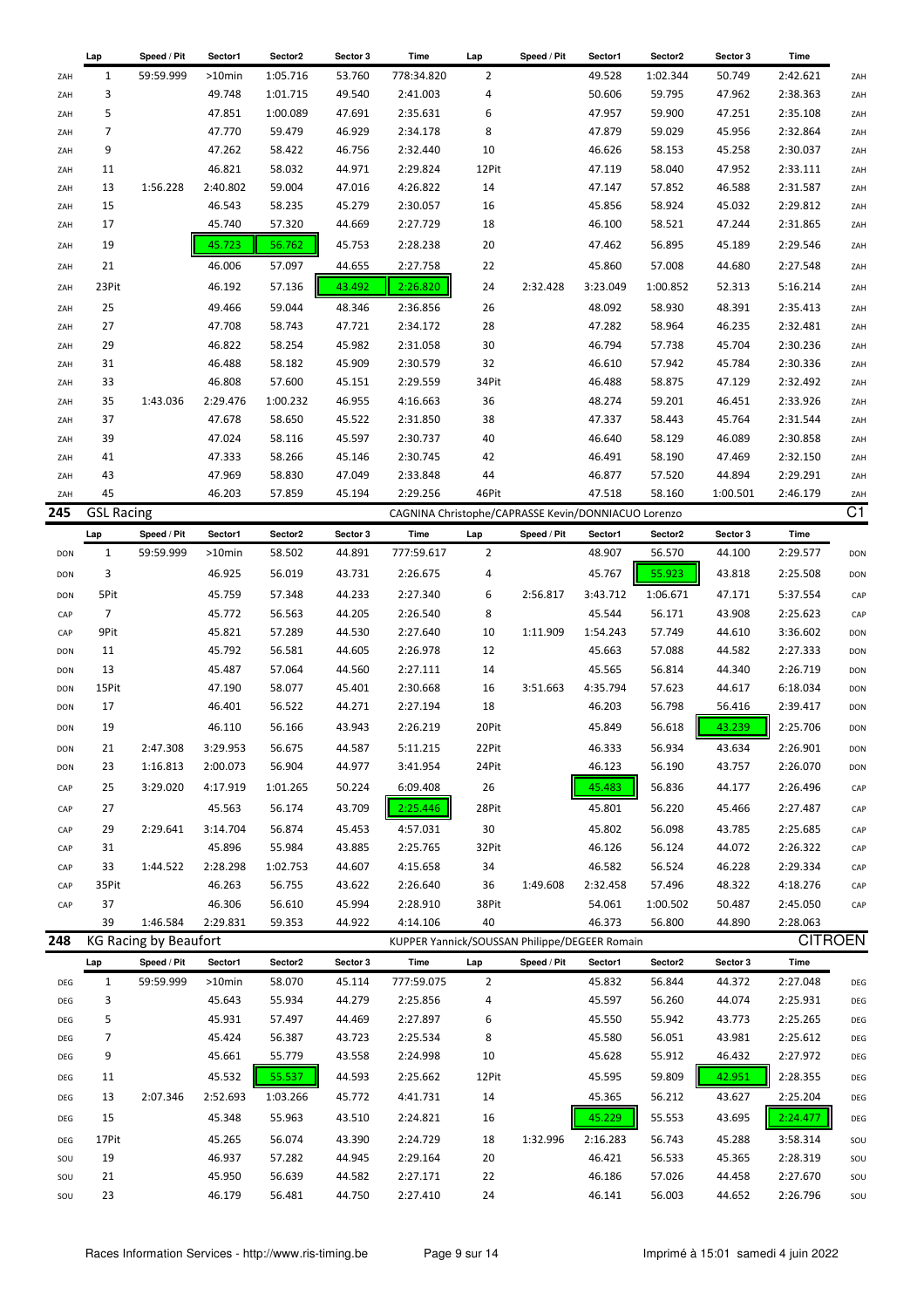| SOU        | 25           |                           | 45.763   | 56.352   | 45.678   | 2:27.793                                                       | 26Pit          |             | 46.027   | 56.516   | 1:11.935 | 2:54.478       | SOU        |
|------------|--------------|---------------------------|----------|----------|----------|----------------------------------------------------------------|----------------|-------------|----------|----------|----------|----------------|------------|
| SOU        | 27           | 2:45.859                  | 3:29.483 | 56.943   | 45.352   | 5:11.778                                                       | 28             |             | 46.311   | 56.651   | 44.883   | 2:27.845       | SOU        |
| SOU        | 29           |                           | 46.129   | 56.641   | 44.756   | 2:27.526                                                       | 30             |             | 46.156   | 56.214   | 44.806   | 2:27.176       | SOU        |
| SOU        | 31Pit        |                           | 46.445   | 56.865   | 43.932   | 2:27.242                                                       | 32             | 1:02.552    | 1:46.855 | 58.108   | 45.116   | 3:30.079       | <b>KUP</b> |
| <b>KUP</b> | 33           |                           | 46.369   | 58.523   | 46.170   | 2:31.062                                                       | 34             |             | 45.741   | 57.214   | 44.813   | 2:27.768       | <b>KUP</b> |
| <b>KUP</b> | 35           |                           | 46.445   | 57.363   | 44.796   | 2:28.604                                                       | 36             |             | 46.460   | 57.514   | 45.107   | 2:29.081       | <b>KUP</b> |
| <b>KUP</b> | 37           |                           | 46.615   | 57.515   | 45.181   | 2:29.311                                                       | 38             |             | 46.413   | 57.272   | 46.013   | 2:29.698       | <b>KUP</b> |
| <b>KUP</b> | 39           |                           | 46.309   | 57.000   | 44.810   | 2:28.119                                                       | 40             |             | 46.328   | 56.693   | 44.949   | 2:27.970       | <b>KUP</b> |
| <b>KUP</b> | 41           |                           | 46.279   | 57.331   | 45.005   | 2:28.615                                                       | 42             |             | 46.255   | 56.958   | 44.881   | 2:28.094       | <b>KUP</b> |
| <b>KUP</b> | 43           |                           | 46.329   | 57.182   | 45.376   | 2:28.887                                                       | 44             |             | 46.287   | 57.005   | 44.958   | 2:28.250       | <b>KUP</b> |
| <b>KUP</b> | 45           |                           | 46.205   | 56.595   | 45.496   | 2:28.296                                                       | 46             |             | 46.005   | 56.822   | 44.790   | 2:27.617       | <b>KUP</b> |
| <b>KUP</b> | 47Pit        |                           | 46.994   | 57.198   | 1:01.045 | 2:45.237                                                       |                |             |          |          |          |                |            |
| 249        |              | Molsen Racing             |          |          |          | DE MOL Jerome/THUNISSEN Benjamin/VAN LEER Martin               |                |             |          |          |          | <b>CITROEN</b> |            |
|            | Lap          | Speed / Pit               | Sector1  | Sector2  | Sector 3 | Time                                                           | Lap            | Speed / Pit | Sector1  | Sector2  | Sector 3 | Time           |            |
| THU        | $\mathbf{1}$ | 59:59.999                 | >10min   | 58.340   | 46.151   | 777:40.062                                                     | $\overline{2}$ |             | 46.967   | 57.398   | 44.703   | 2:29.068       | THU        |
| THU        | 3            |                           | 46.039   | 56.746   | 44.388   | 2:27.173                                                       | 4              |             | 45.796   | 56.511   | 44.414   | 2:26.721       | THU        |
| THU        | 5            |                           | 45.489   | 56.699   | 44.362   | 2:26.550                                                       | 6              |             | 45.732   | 57.271   | 44.357   | 2:27.360       | THU        |
| THU        | 7            |                           | 45.823   | 56.791   | 44.658   | 2:27.272                                                       | 8              |             | 46.085   | 56.879   | 45.049   | 2:28.013       | THU        |
| THU        | 9            |                           | 45.874   | 56.990   | 44.562   | 2:27.426                                                       | 10             |             | 45.656   | 56.722   | 45.427   | 2:27.805       | THU        |
| THU        | 11           |                           | 45.455   | 56.292   | 44.420   | 2:26.167                                                       | 12             |             | 45.719   | 57.434   | 44.480   | 2:27.633       | THU        |
|            |              |                           |          |          |          |                                                                |                |             |          |          |          |                |            |
| THU        | 13           |                           | 45.989   | 56.641   | 44.369   | 2:26.999                                                       | 14             |             | 45.454   | 56.741   | 44.316   | 2:26.511       | THU        |
| THU        | 15           |                           | 45.489   | 56.764   | 44.017   | 2:26.270                                                       | 16             |             | 45.521   | 56.355   | 44.191   | 2:26.067       | THU        |
| THU        | 17           |                           | 45.322   | 56.346   | 45.792   | 2:27.460                                                       | 18             |             | 45.631   | 56.533   | 44.200   | 2:26.364       | THU        |
| THU        | 19           |                           | 45.433   | 56.407   | 44.365   | 2:26.205                                                       | 20             |             | 45.755   | 57.179   | 45.026   | 2:27.960       | THU        |
| THU        | 21Pit        |                           | 46.011   | 56.692   | 43.342   | 2:26.045                                                       | 22             | 1:16.629    | 2:04.731 | 58.357   | 46.517   | 3:49.605       | VAN        |
| VAN        | 23           |                           | 46.970   | 58.038   | 45.463   | 2:30.471                                                       | 24             |             | 46.275   | 57.060   | 46.905   | 2:30.240       | VAN        |
| VAN        | 25           |                           | 46.289   | 57.456   | 46.277   | 2:30.022                                                       | 26Pit          |             | 46.728   | 57.646   | 44.572   | 2:28.946       | VAN        |
| DE         | 27           | 1:01.259                  | 1:47.205 | 59.502   | 46.705   | 3:33.412                                                       | 28             |             | 47.085   | 58.078   | 45.931   | 2:31.094       | DE         |
| DE         | 29           |                           | 46.379   | 57.848   | 45.329   | 2:29.556                                                       | $30\,$         |             | 46.126   | 59.132   | 45.553   | 2:30.811       | DE         |
| DE         | 31           |                           | 46.329   | 57.971   | 49.210   | 2:33.510                                                       | 32             |             | 46.146   | 58.086   | 44.937   | 2:29.169       | DE         |
| DE         | 33           |                           | 46.166   | 57.157   | 44.797   | 2:28.120                                                       | 34             |             | 46.238   | 57.921   | 48.497   | 2:32.656       | DE         |
| DE         | 35           |                           | 49.107   | 59.155   | 46.923   | 2:35.185                                                       | 36             |             | 46.197   | 57.149   | 44.894   | 2:28.240       | DE         |
| DE         | 37           |                           | 46.127   | 57.174   | 44.745   | 2:28.046                                                       | 38             |             | 46.328   | 1:00.878 | 46.359   | 2:33.565       | DE         |
| DE         | 39Pit        |                           | 51.456   | 1:03.227 | 51.812   | 2:46.495                                                       | 40             | 1:07.676    | 1:54.446 | 1:04.446 | 53.244   | 3:52.136       | DE         |
| DE         | 41           |                           | 46.230   | 59.313   | 45.859   | 2:31.402                                                       | 42             |             | 46.031   | 57.009   | 44.897   | 2:27.937       | DE         |
| DE         | 43           |                           | 45.856   | 59.033   | 46.359   | 2:31.248                                                       | 44             |             | 46.987   | 57.450   | 45.250   | 2:29.687       | DE         |
| DE         | 45           |                           | 46.669   | 57.318   | 45.048   | 2:29.035                                                       | 46             |             | 46.500   | 57.406   | 45.821   | 2:29.727       | DE         |
| DE         | 47Pit        |                           | 46.297   | 59.472   | 52.371   | 2:38.140                                                       |                |             |          |          |          |                |            |
| 250        |              | Crash Test by Kimy Racing |          |          |          | BOVEROUX Antoine/PHILIPPE Krystel/LIETART Rolph/BOVEROUX Alain |                |             |          |          |          | <b>CITROEN</b> |            |
|            |              | Speed / Pit               | Sector1  | Sector2  | Sector 3 |                                                                | Lap            | Speed / Pit | Sector1  | Sector2  | Sector 3 | Time           |            |
|            | Lap          |                           |          |          |          | Time                                                           |                |             |          |          |          | 2:34.372       |            |
| <b>BOV</b> | $\mathbf{1}$ | 59:59.999                 | >10min   | 59.175   | 47.906   | 777:39.551                                                     | $\overline{2}$ |             | 48.155   | 59.381   | 46.836   |                | <b>BOV</b> |
| <b>BOV</b> | 3            |                           | 46.522   | 58.921   | 46.135   | 2:31.578                                                       | 4              |             | 46.797   | 58.945   | 45.811   | 2:31.553       | <b>BOV</b> |
| <b>BOV</b> | 5            |                           | 47.139   | 58.626   | 45.153   | 2:30.918                                                       | 6              |             | 46.500   | 58.355   | 45.526   | 2:30.381       | <b>BOV</b> |
| <b>BOV</b> | 7            |                           | 46.422   | 58.690   | 45.320   | 2:30.432                                                       | 8              |             | 46.476   | 58.343   | 45.923   | 2:30.742       | <b>BOV</b> |
| <b>BOV</b> | 9Pit         |                           | 45.963   | 57.398   | 45.456   | 2:28.817                                                       | 10             | 2:03.161    | 2:52.466 | 1:04.984 | 49.720   | 4:47.170       | PHI        |
| PHI        | 11           |                           | 51.394   | 1:01.575 | 50.281   | 2:43.250                                                       | 12             |             | 50.455   | 1:02.907 | 53.346   | 2:46.708       | PHI        |
| PHI        | 13           |                           | 50.326   | 1:01.304 | 48.680   | 2:40.310                                                       | 14Pit          |             | 50.749   | 1:02.504 | 50.433   | 2:43.686       | PHI        |
| <b>BOV</b> | 15           | 5:01.909                  | 5:51.263 | 1:01.699 | 48.032   | 7:40.994                                                       | 16             |             | 49.245   | 1:00.309 | 48.009   | 2:37.563       | <b>BOV</b> |
| <b>BOV</b> | 17           |                           | 48.816   | 1:00.541 | 48.445   | 2:37.802                                                       | 18             |             | 48.203   | 58.380   | 46.337   | 2:32.920       | <b>BOV</b> |
| <b>BOV</b> | 19           |                           | 47.613   | 59.470   | 46.472   | 2:33.555                                                       | 20             |             | 48.052   | 58.406   | 47.050   | 2:33.508       | <b>BOV</b> |
| <b>BOV</b> | 21           |                           | 48.500   | 59.024   | 46.673   | 2:34.197                                                       | 22             |             | 48.267   | 58.811   | 45.971   | 2:33.049       | <b>BOV</b> |
| <b>BOV</b> | 23           |                           | 47.577   | 58.566   | 46.376   | 2:32.519                                                       | 24             |             | 47.868   | 59.743   | 47.113   | 2:34.724       | <b>BOV</b> |
| <b>BOV</b> | 25Pit        |                           | 49.317   | 59.049   | 46.692   | 2:35.058                                                       | 26             | 1:57.551    | 2:41.877 | 57.879   | 44.902   | 4:24.658       | <b>BOV</b> |
| <b>BOV</b> | 27Pit        |                           | 45.936   | 56.792   | 44.148   | 2:26.876                                                       | 28             | 3:13.478    | 4:06.224 | 58.063   | 45.670   | 5:49.957       | <b>BOV</b> |
| BOV        | 29           |                           | 45.853   | 56.855   | 45.185   | 2:27.893                                                       | 30             |             | 46.137   | 59.622   | 46.237   | 2:31.996       | <b>BOV</b> |
| BOV        | 31           |                           | 46.238   | 57.346   | 44.971   | 2:28.555                                                       | 32Pit          |             | 45.768   | 57.394   | 44.722   | 2:27.884       | <b>BOV</b> |
| BOV        | 33           | 5:46.590                  | 6:33.629 | 1:05.056 | 56.848   | 8:35.533                                                       | 34             |             | 52.049   | 1:01.681 | 53.021   | 2:46.751       | <b>BOV</b> |
| <b>BOV</b> | 35           |                           | 52.690   | 1:06.725 | 57.304   | 2:56.719                                                       | 36Pit          |             | 52.889   | 1:07.116 | 53.923   | 2:53.928       | <b>BOV</b> |
| 253        |              | Team Lagrange             |          |          |          | NUYTS johan/LEFEBRE Michel/WYERS Kobe                          |                |             |          |          |          | <b>CITROEN</b> |            |
|            | Lap          | Speed / Pit               | Sector1  | Sector2  | Sector 3 | Time                                                           | Lap            | Speed / Pit | Sector1  | Sector2  | Sector 3 | Time           |            |
|            | $\mathbf{1}$ | 59:59.999                 | >10min   | 1:09.873 | 53.449   | 785:06.112                                                     | 2Pit           |             | 53.619   | 1:06.091 | 48.561   | 2:48.271       |            |
| LEF        |              |                           |          |          |          |                                                                |                |             |          |          |          |                | LEF        |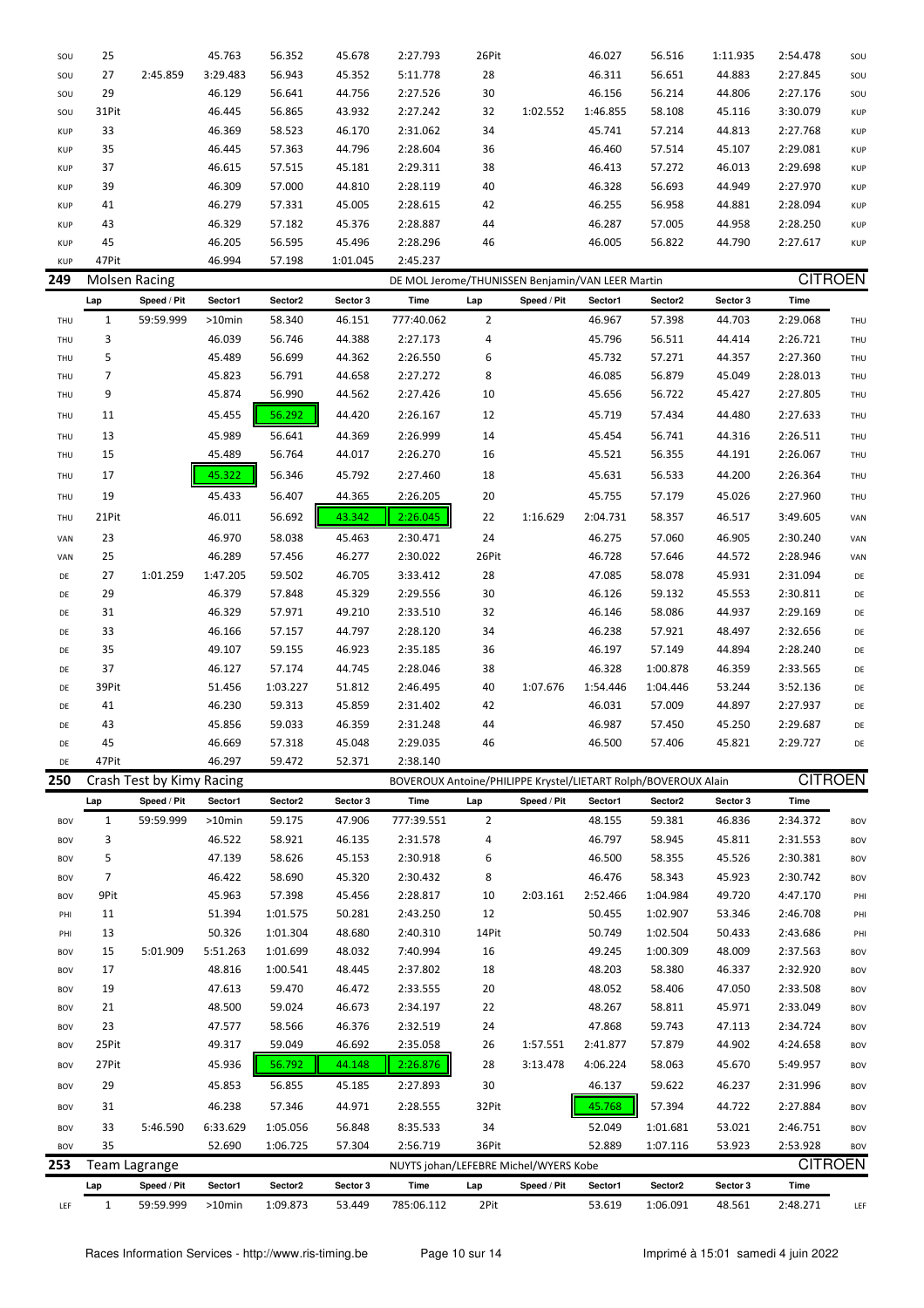| WYE | 3            | 3:11.920                 | 3:59.027 | 1:01.681 | 49.301   | 5:50.009                                       | 4     |             | 49.628   | 1:01.555 | 50.559   | 2:41.742       | WYE |
|-----|--------------|--------------------------|----------|----------|----------|------------------------------------------------|-------|-------------|----------|----------|----------|----------------|-----|
| WYE | 5            |                          | 49.857   | 1:01.099 | 48.491   | 2:39.447                                       | 6     |             | 49.953   | 1:00.646 | 47.996   | 2:38.595       | WYE |
| WYE | 7            |                          | 49.488   | 1:01.882 | 48.664   | 2:40.034                                       | 8     |             | 49.716   | 1:01.567 | 48.330   | 2:39.613       | WYE |
| WYE | 9            |                          | 49.565   | 1:00.475 | 47.895   | 2:37.935                                       | 10    |             | 49.420   | 1:00.597 | 49.274   | 2:39.291       | WYE |
| WYE | 11           |                          | 50.026   | 1:01.953 | 48.568   | 2:40.547                                       | 12    |             | 48.701   | 1:01.585 | 47.927   | 2:38.213       | WYE |
| WYE | 13Pit        |                          | 49.163   | 1:00.385 | 45.735   | 2:35.283                                       | 14    | 2:03.236    | 2:55.524 | 1:07.151 | 53.964   | 4:56.639       | WYE |
| WYE | 15           |                          | 51.268   | 1:02.768 | 56.009   | 2:50.045                                       | 16    |             | 51.066   | 1:02.342 | 48.879   | 2:42.287       | WYE |
| WYE | 17           |                          | 50.216   | 1:05.013 | 50.042   | 2:45.271                                       | 18    |             | 51.318   | 1:01.412 | 48.830   | 2:41.560       | WYE |
| WYE | 19           |                          | 47.851   | 1:01.824 | 48.991   | 2:38.666                                       | 20    |             | 49.364   | 1:02.353 | 53.347   | 2:45.064       | WYE |
| WYE | 21           |                          | 49.715   | 59.984   | 47.650   | 2:37.349                                       | 22    |             | 47.545   | 59.624   | 47.837   | 2:35.006       | WYE |
| WYE | 23           |                          | 48.189   | 59.279   | 47.198   | 2:34.666                                       | 24    |             | 47.135   | 1:02.120 | 47.063   | 2:36.318       | WYE |
| WYE | 25           |                          | 49.432   | 1:01.234 | 47.133   | 2:37.799                                       | 26Pit |             | 48.072   | 59.296   | 48.615   | 2:35.983       | WYE |
| LEF | 27           | 2:10.450                 | 2:54.178 | 1:00.175 | 46.179   | 4:40.532                                       | 28    |             | 47.625   | 57.882   | 45.675   | 2:31.182       | LEF |
| LEF | 29           |                          | 46.574   | 59.517   | 45.590   | 2:31.681                                       | 30    |             | 47.096   | 58.109   | 45.463   | 2:30.668       | LEF |
| LEF | 31           |                          | 46.787   | 58.758   | 45.565   | 2:31.110                                       | 32    |             | 46.805   | 57.580   | 45.582   | 2:29.967       | LEF |
| LEF | 33           |                          | 46.990   | 59.092   | 45.624   | 2:31.706                                       | 34    |             | 46.737   | 57.266   | 45.059   | 2:29.062       | LEF |
| LEF | 35           |                          | 46.651   | 58.266   | 45.194   | 2:30.111                                       | 36    |             | 46.359   | 57.418   | 45.310   | 2:29.087       | LEF |
| LEF | 37           |                          | 46.899   | 57.208   | 45.537   | 2:29.644                                       | 38    |             | 46.856   | 57.382   | 45.300   | 2:29.538       | LEF |
| LEF | 39           |                          | 47.171   | 57.340   | 46.586   | 2:31.097                                       | 40    |             | 46.594   | 56.710   | 46.008   | 2:29.312       | LEF |
| LEF | 41           |                          | 46.582   | 56.664   | 44.955   | 2:28.201                                       | 42Pit |             | 46.189   | 57.411   | 56.799   | 2:40.399       | LEF |
| 255 |              | FF Motorsport Warner Exp |          |          |          |                                                |       |             |          |          |          | <b>CITROEN</b> |     |
|     |              |                          |          |          |          | SORDINI Federico/PALMIOTTA Andrea/OREL Antoine |       |             |          |          |          |                |     |
|     | Lap          | Speed / Pit              | Sector1  | Sector2  | Sector 3 | Time                                           | Lap   | Speed / Pit | Sector1  | Sector2  | Sector 3 | Time           |     |
| SOR | $\mathbf{1}$ | 59:59.999                | >10min   | 1:03.164 | 50.909   | 778:04.282                                     | 2     |             | 51.103   | 1:00.664 | 48.216   | 2:39.983       | SOR |
| SOR | 3            |                          | 47.863   | 58.103   | 46.685   | 2:32.651                                       | 4     |             | 47.000   | 57.791   | 46.040   | 2:30.831       | SOR |
| SOR | 5            |                          | 46.259   | 57.845   | 45.486   | 2:29.590                                       | 6     |             | 46.108   | 56.909   | 46.334   | 2:29.351       | SOR |
| SOR | 7            |                          | 47.355   | 57.725   | 46.134   | 2:31.214                                       | 8     |             | 46.566   | 57.400   | 45.469   | 2:29.435       | SOR |
| SOR | 9            |                          | 51.237   | 58.365   | 44.627   | 2:34.229                                       | 10    |             | 45.984   | 57.205   | 44.887   | 2:28.076       | SOR |
| SOR | 11           |                          | 46.124   | 57.547   | 44.846   | 2:28.517                                       | 12Pit |             | 50.349   | 57.538   | 44.704   | 2:32.591       | SOR |
| ORE | 13           | 2:21.796                 | 3:14.200 | 1:01.192 | 47.786   | 5:03.178                                       | 14    |             | 48.003   | 59.982   | 47.807   | 2:35.792       | ORE |
| ORE | 15           |                          | 48.480   | 59.222   | 46.978   | 2:34.680                                       | 16    |             | 47.105   | 59.419   | 46.594   | 2:33.118       | ORE |
| ORE | 17           |                          | 47.270   | 58.689   | 47.438   | 2:33.397                                       | 18    |             | 48.130   | 59.085   | 47.394   | 2:34.609       | ORE |
| ORE | 19           |                          | 47.369   | 59.017   | 48.530   | 2:34.916                                       | 20    |             | 50.072   | 1:00.496 | 46.603   | 2:37.171       | ORE |
| ORE | 21           |                          | 47.158   | 58.973   | 46.190   | 2:32.321                                       | 22    |             | 47.281   | 58.956   | 45.982   | 2:32.219       | ORE |
| ORE | 23           |                          | 49.242   | 58.597   | 46.773   | 2:34.612                                       | 24Pit |             | 48.149   | 59.777   | 46.536   | 2:34.462       | ORE |
| ORE | 25           | 1:24.213                 | 2:20.953 | 58.894   | 47.672   | 4:07.519                                       | 26    |             | 48.085   | 59.916   | 47.849   | 2:35.850       | ORE |
| ORE | 27           |                          | 47.739   | 59.109   | 46.267   | 2:33.115                                       | 28    |             | 47.537   | 59.636   | 46.581   | 2:33.754       | ORE |
| ORE | 29           |                          | 47.012   | 59.023   | 46.656   | 2:32.691                                       | 30    |             | 47.342   | 59.204   | 46.062   | 2:32.608       | ORE |
|     | 31           |                          | 47.928   | 58.772   | 46.567   | 2:33.267                                       | 32    |             | 47.810   | 59.671   | 47.122   | 2:34.603       |     |
| ORE |              |                          |          |          |          |                                                |       |             |          |          |          |                | ORE |
| ORE | 33Pit        |                          | 47.942   | 59.840   | 47.090   | 2:34.872                                       | 34    | 1:23.749    | 2:13.275 | 58.897   | 45.847   | 3:58.019       | ORE |
| ORE | 35           |                          | 47.193   | 57.897   | 46.437   | 2:31.527                                       | 36    |             | 47.623   | 58.580   | 45.616   | 2:31.819       | ORE |
| ORE | 37Pit        |                          | 46.701   | 57.993   | 45.797   | 2:30.491                                       | 38    | 1:38.218    | 2:27.027 | 59.409   | 46.226   | 4:12.662       |     |
|     | 39           |                          | 47.464   | 57.911   | 46.500   | 2:31.875                                       | 40Pit |             | 48.823   | 1:02.305 | 47.885   | 2:39.013       |     |
| ORE | 41           | 1:37.699                 | 2:25.861 | 58.343   | 46.934   | 4:11.138                                       | 42    |             | 46.847   | 57.591   | 45.058   | 2:29.496       | ORE |
| ORE | 43           |                          | 46.897   | 57.511   | 45.795   | 2:30.203                                       | 44    |             | 47.324   | 59.365   | 48.513   | 2:35.202       | ORE |
| ORE | 45Pit        |                          | 48.428   | 57.314   | 1:00.621 | 2:46.363                                       |       |             |          |          |          | <b>CITROEN</b> |     |
| 258 |              | Canal Performance        |          |          |          | CANAL-ROBLES Manuel/GATHY Steve                |       |             |          |          |          |                |     |
|     | Lap          | Speed / Pit              | Sector1  | Sector2  | Sector 3 | Time                                           | Lap   | Speed / Pit | Sector1  | Sector2  | Sector 3 | Time           |     |
| GAT | $\mathbf{1}$ | 59:59.999                | >10min   | 1:15.255 | 55.700   | 779:17.794                                     | 2Pit  |             | 50.431   | 58.829   | 45.891   | 2:35.151       | GAT |
| GAT | 3            | 3:46.084                 | 4:29.084 | 57.782   | 45.222   | 6:12.088                                       | 4     |             | 45.948   | 56.366   | 44.183   | 2:26.497       | GAT |
| GAT | 5            |                          | 45.746   | 56.560   | 44.117   | 2:26.423                                       | 6     |             | 45.680   | 56.177   | 44.058   | 2:25.915       | GAT |
| GAT | 7Pit         |                          | 45.862   | 57.594   | 43.685   | 2:27.141                                       | 8     | 27.093      | 1:08.674 | 56.127   | 44.187   | 2:48.988       | GAT |
| GAT | 9            |                          | 46.047   | 56.070   | 43.991   | 2:26.108                                       | 10Pit |             | 45.929   | 58.031   | 43.398   | 2:27.358       | GAT |
| GAT | 11           | 1:34.626                 | 2:17.520 | 56.935   | 44.305   | 3:58.760                                       | 12    |             | 45.651   | 57.993   | 44.044   | 2:27.688       | GAT |
| GAT | 13           |                          | 45.467   | 56.127   | 43.802   | 2:25.396                                       | 14    |             | 45.462   | 55.964   | 44.492   | 2:25.918       | GAT |
| GAT | 15           |                          | 45.075   | 55.904   | 43.835   | 2:24.814                                       | 16    |             | 45.741   | 57.086   | 47.585   | 2:30.412       | GAT |
| GAT | 17           |                          | 45.658   | 1:00.452 | 48.679   | 2:34.789                                       | 18    |             | 45.637   | 56.459   | 43.759   | 2:25.855       | GAT |
| GAT | 19           |                          | 45.768   | 56.058   | 43.982   | 2:25.808                                       | 20    |             | 45.739   | 55.825   | 43.618   | 2:25.182       | GAT |
| GAT | 21           |                          | 45.380   | 56.123   | 44.354   | 2:25.857                                       | 22    |             | 46.054   | 1:01.932 | 48.536   | 2:36.522       | GAT |
| GAT | 23           |                          | 45.331   | 56.084   | 44.068   | 2:25.483                                       | 24Pit |             | 45.297   | 55.870   | 50.512   | 2:31.679       | GAT |
| GAT | 25           | 3:40.333                 | 4:22.515 | 56.314   | 44.268   | 6:03.097                                       | 26    |             | 45.728   | 56.163   | 45.184   | 2:27.075       | GAT |
| GAT | 27           |                          | 45.564   | 55.759   | 44.051   | 2:25.374                                       | 28    |             | 45.331   | 58.347   | 44.532   | 2:28.210       | GAT |
|     |              |                          |          |          |          |                                                |       |             |          |          |          |                |     |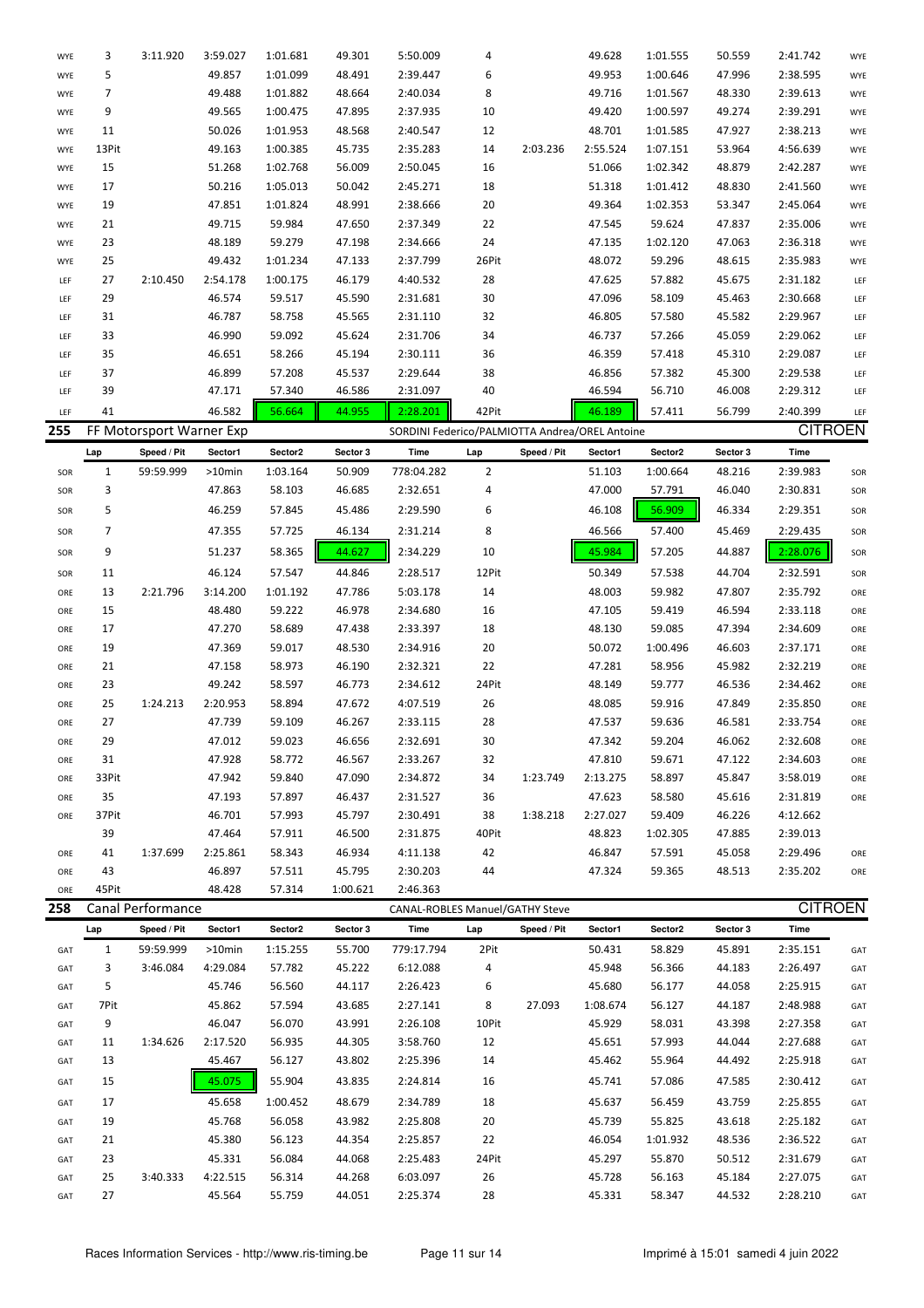| GAT        | 29               |                     | 45.419    | 56.918   | 44.314   | 2:26.651                                                   | 30             |             | 45.400   | 56.042   | 44.244   | 2:25.686       | GAT        |
|------------|------------------|---------------------|-----------|----------|----------|------------------------------------------------------------|----------------|-------------|----------|----------|----------|----------------|------------|
| GAT        | 31               |                     | 45.452    | 56.112   | 44.217   | 2:25.781                                                   | 32             |             | 45.275   | 55.595   | 43.943   | 2:24.813       | GAT        |
| GAT        | 33               |                     | 45.213    | 56.115   | 44.984   | 2:26.312                                                   | 34             |             | 46.191   | 56.508   | 44.042   | 2:26.741       | GAT        |
| GAT        | 35               |                     | 45.703    | 55.988   | 43.863   | 2:25.554                                                   | 36             |             | 45.629   | 56.037   | 43.718   | 2:25.384       | GAT        |
| GAT        | 37Pit            |                     | 45.292    | 57.460   | 42.978   | 2:25.730                                                   | 38             | 2:08.471    | 2:51.932 | 58.467   | 44.134   | 4:34.533       | CAN        |
| CAN        | 39               |                     | 45.625    | 56.372   | 43.942   | 2:25.939                                                   | 40             |             | 45.669   | 56.343   | 44.129   | 2:26.141       | CAN        |
| CAN        | 41               |                     | 47.185    | 56.611   | 44.846   | 2:28.642                                                   | 42             |             | 45.870   | 56.118   | 45.806   | 2:27.794       | CAN        |
| CAN        | 43               |                     | 45.695    | 55.917   | 44.294   | 2:25.906                                                   | 44             |             | 45.360   | 56.847   | 43.962   | 2:26.169       | CAN        |
| CAN        | 45Pit            |                     | 45.748    | 56.421   | 1:12.878 | 2:55.047                                                   |                |             |          |          |          |                |            |
| 261        |                  | PCH Automotive      |           |          |          | HENRY Pierre Cedric/LOTTEFIER Michael/MUNSTER Gregoire     |                |             |          |          |          | <b>CITROEN</b> |            |
|            | Lap              | Speed / Pit         | Sector1   | Sector2  | Sector 3 | Time                                                       | Lap            | Speed / Pit | Sector1  | Sector2  | Sector 3 | Time           |            |
|            |                  |                     |           |          |          | 777:39.820                                                 | $\overline{2}$ |             |          |          |          | 2:30.710       |            |
| HEN        | $\mathbf{1}$     | 59:59.999           | >10min    | 59.005   | 46.345   |                                                            |                |             | 47.773   | 57.846   | 45.091   |                | HEN        |
| HEN        | 3                |                     | 46.554    | 58.387   | 44.959   | 2:29.900                                                   | 4              |             | 46.729   | 57.448   | 44.906   | 2:29.083       | HEN        |
| HEN        | 5                |                     | 47.523    | 57.153   | 45.254   | 2:29.930                                                   | 6              |             | 46.553   | 56.986   | 44.731   | 2:28.270       | HEN        |
| HEN        | 7                |                     | 46.804    | 57.065   | 44.514   | 2:28.383                                                   | 8              |             | 46.372   | 56.970   | 44.289   | 2:27.631       | HEN        |
| HEN        | 9                |                     | 46.250    | 57.245   | 44.346   | 2:27.841                                                   | 10             |             | 46.072   | 57.105   | 44.604   | 2:27.781       | HEN        |
| HEN        | 11               |                     | 46.075    | 57.025   | 44.444   | 2:27.544                                                   | 12             |             | 46.359   | 56.817   | 44.389   | 2:27.565       | HEN        |
| HEN        | 13               |                     | 46.144    | 58.290   | 44.467   | 2:28.901                                                   | 14             |             | 45.968   | 56.678   | 44.387   | 2:27.033       | HEN        |
| HEN        | 15Pit            |                     | 46.121    | 56.727   | 44.323   | 2:27.171                                                   | 16             | 1:14.247    | 1:56.700 | 58.789   | 45.269   | 3:40.758       | <b>MUN</b> |
| <b>MUN</b> | 17               |                     | 46.455    | 57.446   | 44.551   | 2:28.452                                                   | 18             |             | 47.228   | 58.404   | 46.947   | 2:32.579       | <b>MUN</b> |
| <b>MUN</b> | 19               |                     | 46.123    | 58.422   | 44.701   | 2:29.246                                                   | 20             |             | 46.143   | 57.784   | 44.918   | 2:28.845       | <b>MUN</b> |
| <b>MUN</b> | 21               |                     | 46.280    | 57.137   | 44.587   | 2:28.004                                                   | 22             |             | 46.375   | 57.084   | 44.436   | 2:27.895       | <b>MUN</b> |
| <b>MUN</b> | 23               |                     | 46.243    | 56.787   | 44.353   | 2:27.383                                                   | 24             |             | 45.938   | 56.563   | 44.276   | 2:26.777       | <b>MUN</b> |
| <b>MUN</b> | 25               |                     | 45.969    | 56.634   | 44.328   | 2:26.931                                                   | 26             |             | 45.850   | 58.196   | 46.879   | 2:30.925       | <b>MUN</b> |
| <b>MUN</b> | 27               |                     | 46.526    | 56.516   | 45.782   | 2:28.824                                                   | 28             |             | 46.267   | 56.762   | 44.809   | 2:27.838       | <b>MUN</b> |
| <b>MUN</b> | 29Pit            |                     | 45.955    | 56.913   | 43.828   | 2:26.696                                                   | 30             | 3:31.841    | 4:15.576 | 56.896   | 45.091   | 5:57.563       | LOT        |
| LOT        | 31               |                     | 46.288    | 56.657   | 44.335   | 2:27.280                                                   | 32             |             | 45.940   | 58.507   | 45.597   | 2:30.044       | LOT        |
| LOT        | 33               |                     | 46.361    | 57.575   | 44.479   | 2:28.415                                                   | 34             |             | 46.570   | 57.421   | 44.493   | 2:28.484       | LOT        |
| LOT        | 35               |                     | 46.292    | 57.690   | 44.374   | 2:28.356                                                   | 36             |             | 46.359   | 57.465   | 44.373   | 2:28.197       | LOT        |
| LOT        | 37               |                     | 46.632    | 56.961   | 44.649   | 2:28.242                                                   | 38             |             | 46.560   | 57.407   | 44.656   | 2:28.623       | LOT        |
| LOT        | 39               |                     | 46.586    | 57.778   | 44.567   | 2:28.931                                                   | 40Pit          |             | 46.528   | 56.771   | 44.054   | 2:27.353       | LOT        |
| HEN        | 41               | 1:27.455            | 2:10.828  | 57.278   | 45.038   | 3:53.144                                                   | 42             |             | 46.725   | 57.208   | 44.712   | 2:28.645       | <b>MUN</b> |
| HEN        | 43               |                     | 46.603    | 58.344   | 44.791   | 2:29.738                                                   | 44             |             | 46.104   | 56.725   | 44.355   | 2:27.184       | HEN        |
| HEN        | 45               |                     | 46.328    | 57.268   | 44.750   | 2:28.346                                                   | 46             |             | 46.117   | 56.859   | 45.139   | 2:28.115       | HEN        |
| HEN        | 47               |                     | 46.111    | 56.908   | 44.705   | 2:27.724                                                   | 48Pit          |             | 49.600   | 1:02.760 | 50.580   | 2:42.940       | HEN        |
| 265        | <b>Team Real</b> |                     |           |          |          | DE VLAEMINCK Lenz/BILLIET Django                           |                |             |          |          |          | <b>CITROEN</b> |            |
|            | Lap              | Speed / Pit         | Sector1   | Sector2  | Sector 3 | Time                                                       | Lap            | Speed / Pit | Sector1  | Sector2  | Sector 3 | <b>Time</b>    |            |
| DE         | $\mathbf{1}$     | 59:59.999           | $>10$ min | 1:02.474 | 48.194   | 786:52.028                                                 | $\overline{2}$ |             | 51.267   | 59.503   | 46.623   | 2:37.393       | DE         |
| DE         | 3                |                     | 49.634    | 58.756   | 46.794   | 2:35.184                                                   | 4              |             | 47.453   | 1:00.492 | 45.527   | 2:33.472       | DE         |
| DE         | 5                |                     | 46.622    | 58.195   | 45.643   | 2:30.460                                                   | 6              |             | 48.106   | 58.335   | 44.934   | 2:31.375       | DE         |
| DE         | 7                |                     | 46.187    | 57.609   | 44.878   | 2:28.674                                                   | 8Pit           |             | 46.289   | 57.314   | 46.926   | 2:30.529       | DE         |
| DE         | 9                | 47.257              | 1:30.169  | 57.673   | 44.968   | 3:12.810                                                   | 10             |             | 46.420   | 57.024   | 45.615   | 2:29.059       | DE         |
| DE         | 11               |                     | 46.909    | 57.327   | 46.455   | 2:30.691                                                   | 12             |             | 47.595   | 58.196   | 49.593   | 2:35.384       | DE         |
| DE         | 13               |                     | 46.013    | 56.554   | 45.464   | 2:28.031                                                   | 14             |             | 46.529   | 58.106   | 44.994   | 2:29.629       | DE         |
| DE         | 15               |                     | 46.344    | 56.827   | 44.739   | 2:27.910                                                   | 16Pit          |             | 46.280   | 1:00.119 | 48.495   | 2:34.894       | DE         |
| DE         | 17               | 3:46.723            | 4:34.140  | 1:00.762 | 47.157   | 6:22.059                                                   | 18             |             | 49.789   | 1:00.711 | 47.298   | 2:37.798       | DE         |
| DE         | 19               |                     | 48.272    | 59.822   | 46.437   | 2:34.531                                                   | 20             |             | 47.488   | 59.053   | 46.222   | 2:32.763       | DE         |
| DE         | 21               |                     | 47.690    | 59.271   | 46.182   | 2:33.143                                                   | 22             |             | 46.925   | 58.534   | 47.483   | 2:32.942       | DE         |
| DE         | 23               |                     | 47.710    | 58.679   | 48.298   | 2:34.687                                                   | 24             |             | 47.104   | 58.652   | 45.868   | 2:31.624       | DE         |
| DE         | 25               |                     | 46.571    | 58.941   | 45.786   | 2:31.298                                                   | 26             |             | 46.487   | 58.706   | 46.033   | 2:31.226       | DE         |
| DE         | 27               |                     | 46.491    | 58.129   | 45.480   | 2:30.100                                                   | 28             |             | 46.630   | 58.782   | 45.111   | 2:30.523       | DE         |
| DE         | 29               |                     | 46.604    | 58.311   | 47.440   | 2:32.355                                                   | 30             |             | 46.185   | 58.282   | 45.725   | 2:30.192       | DE         |
| DE         | 31               |                     | 46.492    | 58.259   | 44.908   | 2:29.659                                                   | 32             |             | 46.309   | 57.581   | 45.529   | 2:29.419       | DE         |
| DE         | 33               |                     | 46.904    | 58.169   | 45.621   | 2:30.694                                                   | 34             |             | 46.632   | 58.867   | 45.981   | 2:31.480       | DE         |
| DE         | 35Pit            |                     | 46.592    | 57.976   | 45.086   | 2:29.654                                                   | 36             | 2:32.476    | 3:17.652 | 58.605   | 45.703   | 5:01.960       | DE         |
| DE         | 37               |                     | 46.495    | 57.335   | 45.007   | 2:28.837                                                   | 38             |             | 46.313   | 57.272   | 44.751   | 2:28.336       | DE         |
|            |                  |                     | 45.928    |          | 44.778   | 2:27.814                                                   | 40             |             |          |          |          |                |            |
| DE         | 39               |                     |           | 57.108   |          |                                                            |                |             | 46.372   | 56.576   | 46.873   | 2:29.821       | DE         |
| DE         | 41               |                     | 45.916    | 56.951   | 45.116   | 2:27.983                                                   | 42             |             | 46.237   | 57.385   | 44.550   | 2:28.172       | DE         |
| DE         | 43Pit            |                     | 46.110    | 1:00.005 | 54.298   | 2:40.413                                                   |                |             |          |          |          |                |            |
| 266        |                  | <b>BRV Racing 2</b> |           |          |          | VERMEEREN Bruno/GEORGES Frédéric/COMMOLEY Mat/CLAEYS Steve |                |             |          |          |          | <b>CITROEN</b> |            |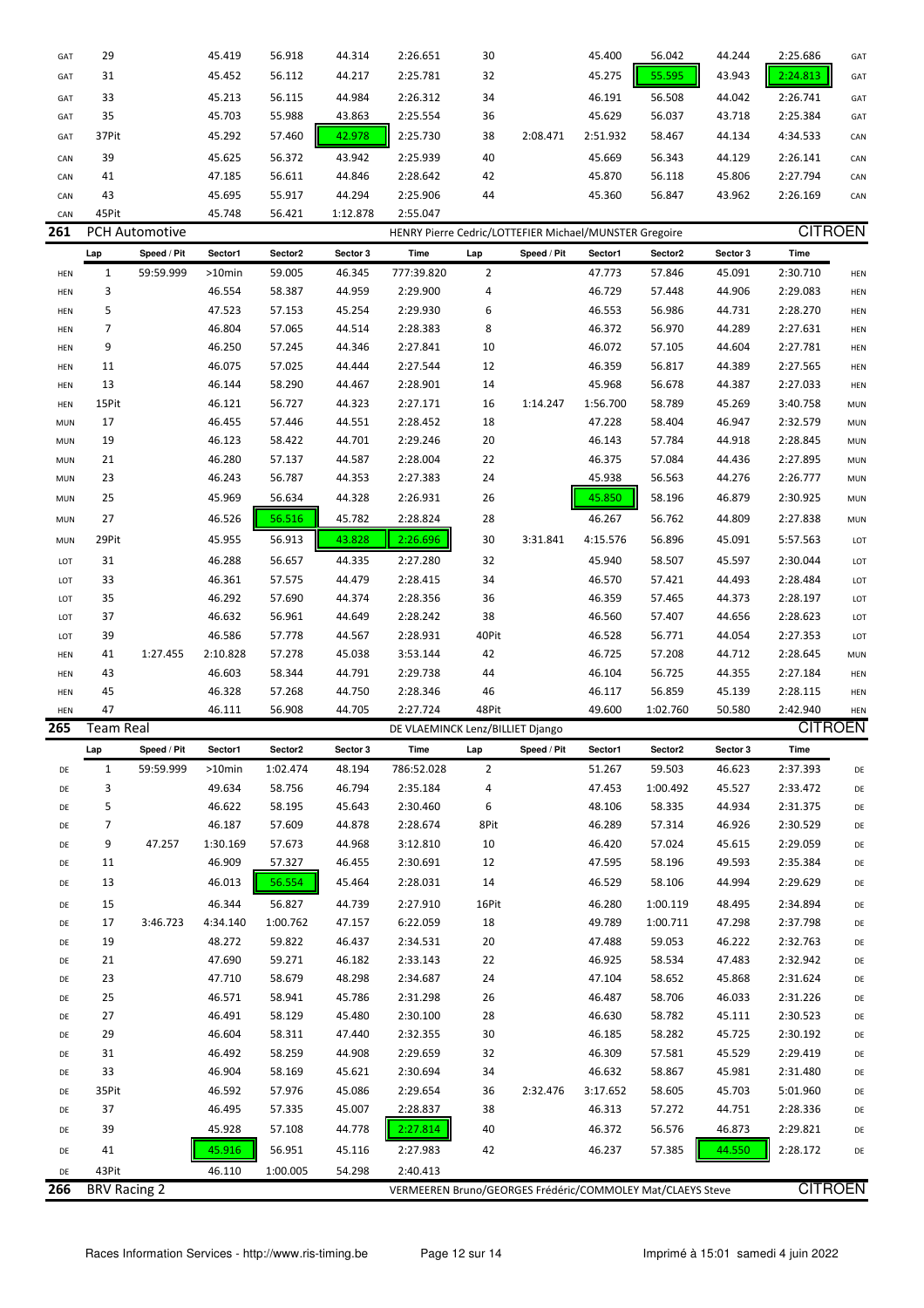|            | Lap                 | Speed / Pit              | Sector1              | Sector2          | Sector 3         | Time                                                         | Lap            | Speed / Pit | Sector1          | Sector2          | Sector 3         | Time                 |            |
|------------|---------------------|--------------------------|----------------------|------------------|------------------|--------------------------------------------------------------|----------------|-------------|------------------|------------------|------------------|----------------------|------------|
| GEO        | $\mathbf{1}$        | 59:59.999                | >10min               | 58.215           | 45.190           | 777:42.032                                                   | $\overline{2}$ |             | 45.791           | 58.250           | 44.895           | 2:28.936             | GEO        |
| GEO        | 3                   |                          | 46.417               | 56.834           | 44.483           | 2:27.734                                                     | 4              |             | 45.732           | 56.505           | 45.679           | 2:27.916             | GEO        |
| GEO        | 5Pit                |                          | 46.651               | 57.234           | 44.238           | 2:28.123                                                     | 6              | 2:21.204    | 3:03.740         | 56.013           | 44.214           | 4:43.967             | GEO        |
| GEO        | 7                   |                          | 45.433               | 55.806           | 44.264           | 2:25.503                                                     | 8              |             | 45.436           | 56.261           | 43.664           | 2:25.361             | GEO        |
| GEO        | 9                   |                          | 46.187               | 57.058           | 44.494           | 2:27.739                                                     | 10             |             | 45.557           | 56.078           | 45.117           | 2:26.752             | GEO        |
| GEO        | 11                  |                          | 46.365               | 56.131           | 44.000           | 2:26.496                                                     | 12             |             | 45.425           | 58.152           | 44.135           | 2:27.712             | GEO        |
| GEO        | 13Pit               |                          | 45.955               | 56.703           | 46.792           | 2:29.450                                                     | 14             | 2:26.374    | 3:08.347         | 56.696           | 44.656           | 4:49.699             | GEO        |
| GEO        | 15                  |                          | 45.199               | 55.953           | 44.709           | 2:25.861                                                     | 16             |             | 45.230           | 1:02.784         | 44.467           | 2:32.481             | GEO        |
| GEO        | 17                  |                          | 46.297               | 59.735           | 49.287           | 2:35.319                                                     | 18             |             | 45.541           | 1:02.530         | 52.419           | 2:40.490             | COM        |
| COM        | 19                  |                          | 45.634               | 56.075           | 44.068           | 2:25.777                                                     | 20             |             | 45.883           | 56.140           | 44.083           | 2:26.106             | COM        |
| COM        | 21Pit               |                          | 45.673               | 56.492           | 47.736           | 2:29.901                                                     | 22             | 3:40.205    | 4:23.057         | 56.492           | $>10$ min        | 6:08.400             | VER        |
| VER        | 23                  |                          | 45.726               | 57.516           | 44.824           | 2:28.066                                                     | 24             |             | 45.619           | 56.766           | 45.110           | 2:27.495             | VER        |
| VER        | 25                  |                          | 45.593               | 57.465           | 45.460           | 2:28.518                                                     | 26             |             | 45.458           | 57.463           | 44.157           | 2:27.078             | VER        |
| VER        | 27Pit               |                          | 45.522               | 56.943           | 43.879           | 2:26.344                                                     | 28             | 2:16.516    | 3:00.333         | 1:11.389         | 49.622           | 5:01.344             | VER        |
| VER        | 29                  |                          | 45.284               | 57.235           | 43.959           | 2:26.478                                                     | 30             |             | 45.290           | 56.368           | 44.391           | 2:26.049             | VER        |
| VER        | 31                  |                          | 45.545               | 56.109           | 44.102           | 2:25.756                                                     | 32             |             | 45.228           | 57.164           | 45.234           | 2:27.626             | VER        |
| VER        | 33Pit               |                          | 45.312               | 57.134           | 43.029           | 2:25.475                                                     |                |             |                  |                  |                  |                      |            |
| 271        |                     | Oeste Kart Laraja        |                      |                  |                  | BAERT Yentl/RONZANI Mathias/BIJNENS Maarten                  |                |             |                  |                  |                  | <b>CITROEN</b>       |            |
|            | Lap                 | Speed / Pit              | Sector1              | Sector2          | Sector 3         | Time                                                         | Lap            | Speed / Pit | Sector1          | Sector2          | Sector 3         | Time                 |            |
| BIJ        | 1                   | 59:59.999                | $>10$ min            | 1:06.670         | 54.158           | 781:09.077                                                   | $\overline{2}$ |             | 47.508           | 59.992           | 47.358           | 2:34.858             | BIJ        |
| BIJ        | 3                   |                          | 47.197               | 59.184           | 46.599           | 2:32.980                                                     | 4              |             | 47.118           | 57.976           | 45.790           | 2:30.884             | BIJ        |
| BIJ        | 5<br>$\overline{7}$ |                          | 46.546               | 59.564           | 45.959           | 2:32.069                                                     | 6              |             | 46.679           | 58.281           | 45.315           | 2:30.275             | BIJ        |
| BIJ<br>BIJ | 9                   |                          | 46.481<br>46.012     | 59.210<br>57.553 | 46.993<br>45.197 | 2:32.684<br>2:28.762                                         | 8<br>10        |             | 46.134<br>46.362 | 58.061<br>57.805 | 45.324<br>45.203 | 2:29.519<br>2:29.370 | BIJ<br>BIJ |
| BIJ        | 11                  |                          | 46.200               | 57.560           | 45.074           | 2:28.834                                                     | 12             |             | 46.356           | 57.627           | 45.097           | 2:29.080             | BIJ        |
| BIJ        | 13                  |                          | 46.275               | 57.362           | 45.028           | 2:28.665                                                     | 14Pit          |             | 47.556           | 1:01.268         | 49.678           | 2:38.502             | BIJ        |
| BAE        | 15                  | 1:52.710                 | 2:39.831             | 1:01.575         | 49.116           | 4:30.522                                                     | 16             |             | 47.325           | 58.270           | 46.000           | 2:31.595             | BAE        |
| BAE        | 17                  |                          | 46.080               | 58.382           | 45.844           | 2:30.306                                                     | 18             |             | 46.466           | 58.608           | 45.856           | 2:30.930             | BAE        |
| BAE        | 19                  |                          | 46.078               | 57.301           | 45.029           | 2:28.408                                                     | 20             |             | 45.881           | 57.315           | 44.981           | 2:28.177             | BAE        |
| BAE        | 21                  |                          | 45.850               | 57.445           | 44.959           | 2:28.254                                                     | 22             |             | 45.843           | 59.116           | 45.094           | 2:30.053             | BAE        |
| BAE        | 23                  |                          | 46.083               | 57.406           | 45.155           | 2:28.644                                                     | 24             |             | 46.218           | 57.693           | 45.287           | 2:29.198             | BAE        |
| BAE        | 25                  |                          | 45.996               | 57.926           | 44.702           | 2:28.624                                                     | 26             |             | 46.254           | 56.695           | 44.685           | 2:27.634             | BAE        |
| BAE        | 27                  |                          | 45.749               | 56.796           | 44.861           | 2:27.406                                                     | 28             |             | 46.548           | 57.388           | 44.740           | 2:28.676             | BAE        |
| BAE        | 29                  |                          | 45.550               | 56.620           | 45.018           | 2:27.188                                                     | 30             |             | 45.884           | 57.399           | 44.857           | 2:28.140             | BAE        |
| BAE        | 31Pit               |                          | 46.187               | 57.698           | 44.812           | 2:28.697                                                     | 32             | 1:32.046    | 2:20.947         | 58.678           | 46.911           | 4:06.536             |            |
|            | 33                  |                          | 46.354               | 57.055           | 44.597           | 2:28.006                                                     | 34             |             | 45.806           | 56.854           | 47.642           | 2:30.302             |            |
|            | 35                  |                          | 45.923               | 56.819           | 45.559           | 2:28.301                                                     | 36             |             | 46.086           | 1:04.609         | 44.704           | 2:35.399             |            |
|            | 37                  |                          | 46.372               | 57.052           | 44.232           | 2:27.656                                                     | 38             |             | 46.583           | 56.800           | 44.378           | 2:27.761             |            |
|            | 39                  |                          | 46.702               | 56.565           | 44.394           | 2:27.661                                                     | 40             |             | 46.387           | 57.517           | 44.426           | 2:28.330             |            |
|            | 41                  |                          | 46.352               | 57.059           | 44.626           | 2:28.037                                                     | 42             |             | 46.581           | 56.641           | 44.487           | 2:27.709             | BAE        |
| BAE        | 43                  |                          | 46.435               | 57.924           | 44.047           | 2:28.406                                                     | 44             |             | 46.067           | 56.267           | 44.250           | 2:26.584             | BAE        |
| BAE        | 45                  |                          | 45.802               | 56.420           | 45.015           | 2:27.237                                                     | 46             |             | 46.103           | 56.711           | 44.385           | 2:27.199             | BAE        |
| BAE<br>276 | 47Pit               | Oeste Kart Verde         | 45.977               | 57.722           | 56.951           | 2:40.650<br>FOLDESI Tristan/DE GROOT Calvin/CORNELIS Fabrice |                |             |                  |                  |                  | <b>CITROEN</b>       |            |
|            |                     |                          |                      | Sector2          | Sector 3         |                                                              |                |             | Sector1          | Sector2          | Sector 3         |                      |            |
|            | Lap<br>$\mathbf{1}$ | Speed / Pit<br>59:59.999 | Sector1<br>$>10$ min | 57.281           | 44.458           | Time<br>781:23.799                                           | Lap<br>2       | Speed / Pit | 46.062           | 57.685           | 43.842           | Time<br>2:27.589     | COR        |
| COR<br>COR | 3                   |                          | 46.028               | 56.324           | 43.779           | 2:26.131                                                     | 4              |             | 45.899           | 55.980           | 43.751           | 2:25.630             | COR        |
| COR        | 5                   |                          | 45.620               | 55.916           | 43.714           | 2:25.250                                                     | 6              |             | 45.629           | 56.271           | 43.715           | 2:25.615             | COR        |
| COR        | $\overline{7}$      |                          | 45.400               | 55.644           | 43.530           | 2:24.574                                                     | 8Pit           |             | 45.524           | 56.856           | 43.412           | 2:25.792             | COR        |
| COR        | 9                   | 2:23.002                 | 3:11.725             | 1:00.656         | 46.934           | 4:59.315                                                     | 10             |             | 49.329           | 58.436           | 45.848           | 2:33.613             | COR        |
| COR        | 11                  |                          | 47.027               | 57.738           | 46.061           | 2:30.826                                                     | 12             |             | 47.544           | 57.801           | 45.858           | 2:31.203             | COR        |
| COR        | 13                  |                          | 47.202               | 58.007           | 46.290           | 2:31.499                                                     | 14             |             | 47.628           | 58.077           | 45.409           | 2:31.114             | COR        |
| COR        | 15                  |                          | 46.956               | 57.629           | 45.544           | 2:30.129                                                     | 16             |             | 47.131           | 57.332           | 45.163           | 2:29.626             | COR        |
| COR        | 17                  |                          | 46.804               | 57.228           | 45.364           | 2:29.396                                                     | 18             |             | 47.012           | 57.750           | 45.105           | 2:29.867             | COR        |
| COR        | 19                  |                          | 46.884               | 57.230           | 44.902           | 2:29.016                                                     | 20             |             | 46.699           | 57.175           | 45.042           | 2:28.916             | COR        |
| COR        | 21                  |                          | 46.858               | 57.726           | 46.228           | 2:30.812                                                     | 22             |             | 48.755           | 57.058           | 44.801           | 2:30.614             | COR        |
| COR        | 23                  |                          | 46.114               | 57.170           | 45.675           | 2:28.959                                                     | 24             |             | 46.226           | 57.618           | 45.646           | 2:29.490             | COR        |
| COR        | 25                  |                          | 46.257               | 57.074           | 44.991           | 2:28.322                                                     | 26             |             | 46.170           | 56.851           | 44.948           | 2:27.969             | COR        |
| COR        | 27Pit               |                          | 46.453               | 57.735           | 44.606           | 2:28.794                                                     | 28             | 1:52.057    | 2:39.122         | 58.358           | 45.342           | 4:22.822             | DE         |
| DE         | 29                  |                          | 46.214               | 58.190           | 47.349           | 2:31.753                                                     | 30             |             | 46.929           | 56.990           | 43.934           | 2:27.853             | DE         |
|            |                     |                          |                      |                  |                  |                                                              |                |             |                  |                  |                  |                      |            |